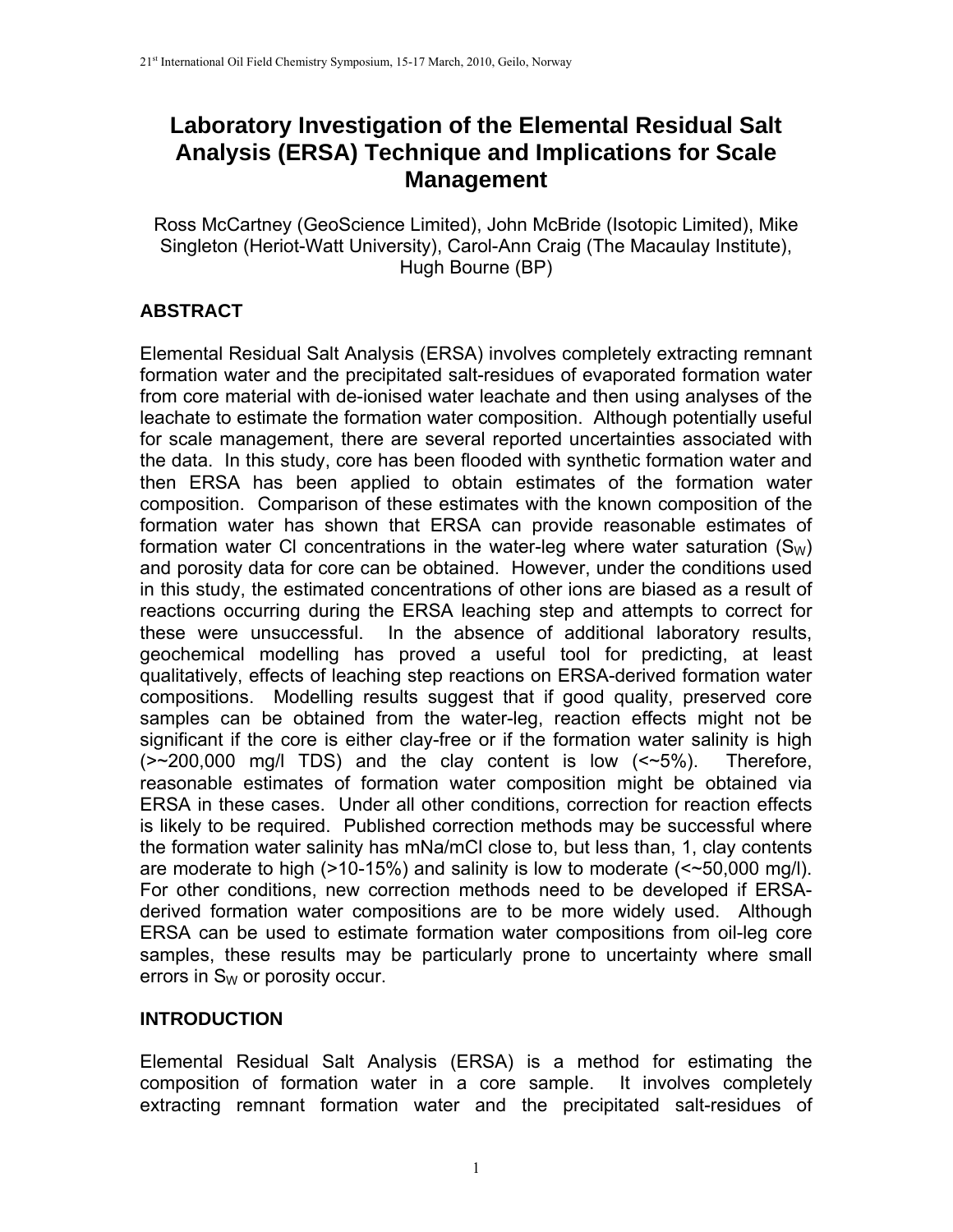evaporated formation water from core material with de-ionised water (the leaching step). The leachate is then analysed by standard methods for constituents of interest (e.g. Na, K, Ca, Mg, Ba, Sr, Cl,  $SO<sub>4</sub>$ ). The concentrations in the original formation water are then estimated via a mass balance method using these analyses, the core volume, and water saturation and porosity data for the core sample. ERSA has been used in the oil industry since the early 1970s to obtain estimates of formation water composition and has attracted interest because where core is available:

- 1. It is a low-cost and low-risk method compared with conventional methods of obtaining water samples (e.g. DST, formation sampler).
- 2. It can be used to obtain an estimate of formation water composition where it has not been possible to obtain water samples by conventional methods.
- 3. It provides an opportunity to understand lateral and depth-related variations in formation water compositions in a reservoir, as well as those occurring between the water-leg and oil-leg. The latter is of particular interest because it may not be possible to obtain water samples from the oil-leg.

ERSA has been used to study water salinity variations in reservoirs (Chilingar and Rieke, 1975; McCoy et al., 1994; Schmidt, 1973), and to evaluate regional compartmentalisation (McCartney et al., 2004). ERSA also has significant potential to aid scale management on both new and existing developments (e.g. Webb and Kuhn, 2004). For example, where formation water compositions across a field are better understood, a more detailed and accurate view of scaling potential across a field can be identified during development planning. Equally, retrospective determination of formation water compositions along a well using ERSA on core samples may help explain unexpected scale occurrence in existing production wells.

Despite being used for over 30 years however, ERSA results can be of questionable quality and the method has been under continuous development (McCartney et al., 2004). For example, some studies have shown that ERSAderived formation water Cl concentrations obtained from water-leg core samples can be reliable (McCoy et al., 1994; Pearson et al., 2003; Woulé Ebongué et al., 2005) but others have demonstrated that the concentrations of other constituents can be biased, primarily through oxidation and drying of core during storage, and reactions occurring between core and distilled water during the leaching step (Pearson et al., 2003). ERSA procedures also vary in their detail from study to study (e.g. leaching time, solid-liquid ratios, etc). To what extent some of these biasing effects may be attributed to procedural variations is not known. Recognising the limitations of ERSA results, Bradbury and Baeyens (1998) have proposed a method to correct for reaction effects occurring during the ERSA leaching step which, when applied to preserved core, appears to provide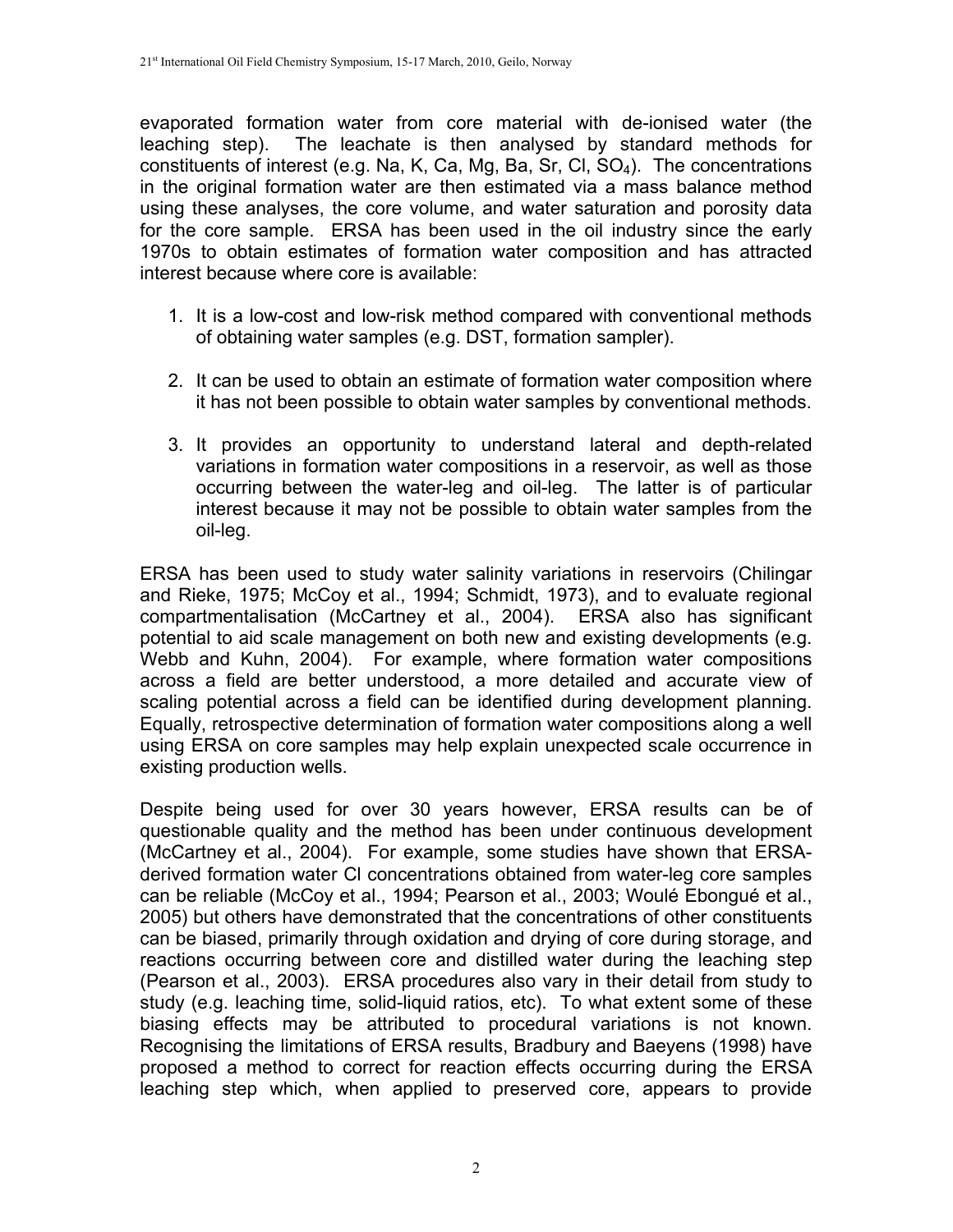reasonable estimates of formation water compositions for many constituents in certain cases. Their method involves undertaking both ERSA and Exchangeable Ion Displacement (EID) tests on core samples. The latter are essentially ERSA but using Ni-etheylenediamine (Ni-en) as the leaching solution. EID tests are undertaken to help determine the initial composition of exchangeable ions on ion exchange surfaces (i.e. prior to the leaching step during ERSA). To date, this correction method has only been applied to core samples with high clay content (~40%) and not to typical oilfield reservoir sands.

Given (a) the potential usefulness of ERSA-derived data for scale management purposes, (b) the availability of a method for 'correcting' reaction associated biases and (c) uncertainties over the influence of different aspects of ERSA procedures on the quality of the results, a study was conducted with the following objectives:

- 1. To evaluate the effect of variations in ERSA/EID procedures on leachate compositions obtained using core samples flooded with synthetic formation water of known composition and with clay content more typical of oilfield sandstones.
- 2. To generate estimates of formation water compositions using the normal mass balance method and that of Bradbury and Baeyens (op cited) to assess the validity of results generated via ERSA/EID tests.

In this paper we describe the laboratory work undertaken and results obtained, and discuss the implications with respect to use of ERSA-derived formation water compositions in scale management.

# **EXPERIMENTAL STUDIES**

#### **Core samples**

Core plug samples for the study were obtained from a horizontal well section comprising a very fine grained Devonian sandstone facies from Reservoir Unit V of the Clair Field, West of Shetland. This facies was selected because, typically, it contains moderate concentrations of clay (approximately 10-13% point counted). These clays were expected to induce ion exchange reactions during the ERSA leaching step which would allow us to more easily identify reaction effects and test correction methods. "Vertical" core plugs (4 inch by 30mm) were taken from the centre of unpreserved, slabbed (half-cut) sections of core (i.e. parallel to the bedding of the horizontal well). Sampled sandstone sections appeared to be homogenous and "clean" (i.e. free of fractures, pervasive cement or mudstone/clay beds). However, some of the core plugs contained horizontal and ripple cross laminae which ran approximately parallel with the length of the plugs.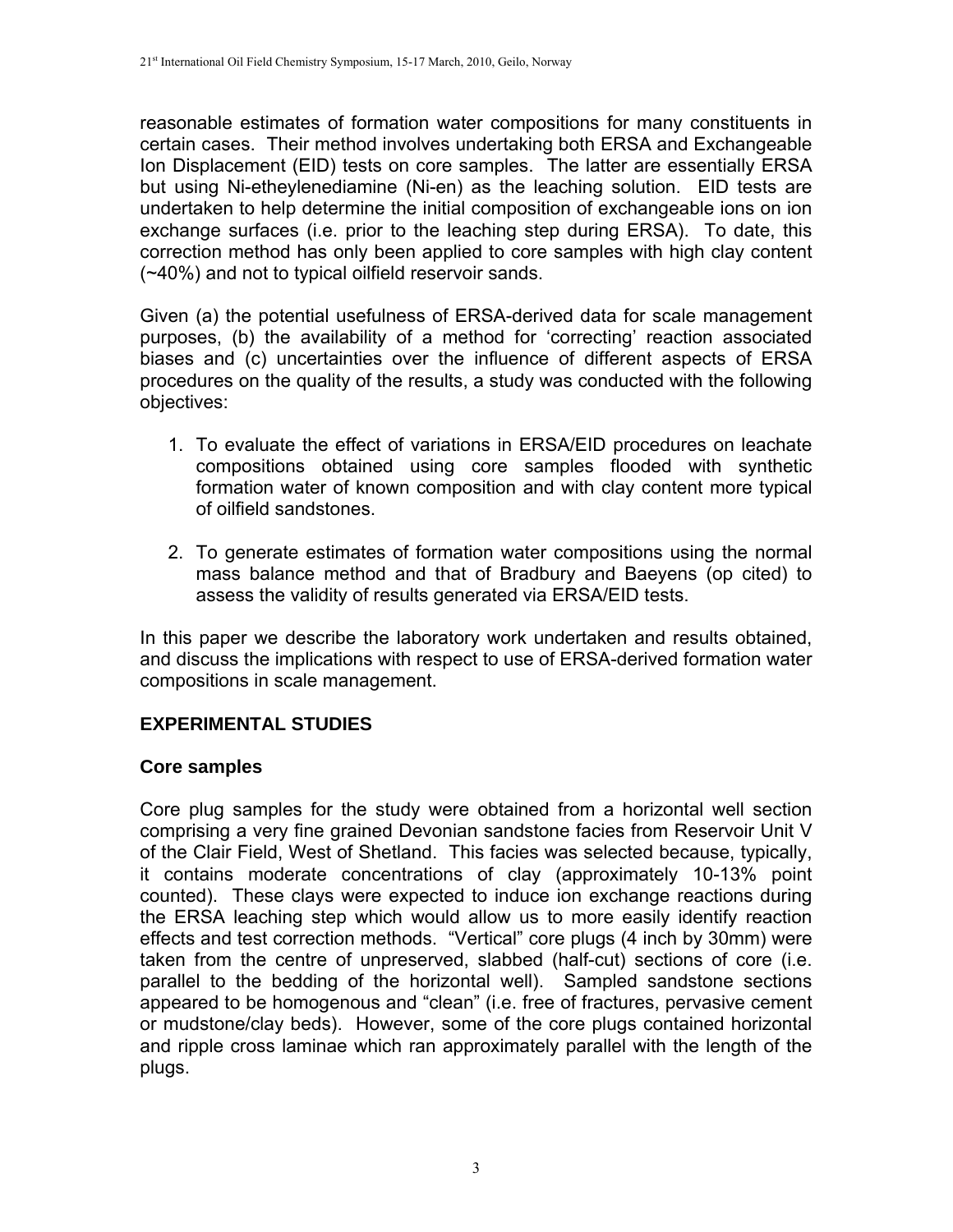The core plugs used in this study are listed in Table 1 along with their measured permeabilities and flowing porosities (derived from core flood experiments, see below). The permeabilities of individual plugs vary between 2 and 42mD. Flowing porosities are generally between 17.3% and 21.6% (except core plug A3; 10%). Table 2 shows XRD analyses for some of the samples. It can be seen that the mineralogy is dominated by quartz and feldspar, with lesser amounts of carbonates and clays. The clay content is variable and lower than was expected for these samples (0.5 to 4.4 wt%). The relatively low clay abundance is most likely the result of selection of samples with homogeneous and "clean" texture. Table 3 shows the formation water composition in the area of the Clair Field where the core was obtained.

| <b>Task</b>  | <b>Description</b>                        | Core<br>plug   | <b>Core flood</b><br>procedure | <b>Connected</b><br>core<br>porosity<br>$(\%)$ | <b>Brine</b><br>permeability<br>(mD) |
|--------------|-------------------------------------------|----------------|--------------------------------|------------------------------------------------|--------------------------------------|
| A            | Ni-en isotherm                            | <b>B1</b>      | S                              | 17.26                                          | 3                                    |
| B            | <b>ERSA</b> grinding<br>assessment        | D1             | S                              | 20.55                                          | 29                                   |
| B            | EID grinding assessment                   | E1             | S                              | 20.39                                          | 26                                   |
| C            | <b>ERSA</b> leaching time<br>assessment 1 | G <sub>1</sub> | S                              | 17.47                                          | 2.18                                 |
| $\mathsf{C}$ | <b>ERSA</b> leaching time<br>assessment 2 | G <sub>2</sub> | S                              | 20.36                                          | 38                                   |
| D            | <b>ERSA</b> agitation<br>assessment       | F <sub>1</sub> | S                              | 19.21                                          | 12.69                                |
| E            | ERSA/EID method<br>validation 1           | A <sub>1</sub> | MV                             | 21.60                                          | 41.8                                 |
| E            | ERSA/EID method<br>validation 1           | A <sub>3</sub> | <b>MV</b>                      | 10.00                                          | 3.88                                 |
| E            | ERSA/EID method<br>validation 2           | C <sub>2</sub> | MV                             | 18.59                                          | 2.41                                 |
| E            | ERSA/EID method<br>validation 2           | C <sub>3</sub> | MV                             | 17.87                                          | 19.21                                |

#### **Table 1 Summary of core plugs used in laboratory tests, the core flood procedures applied (S=standard, MV=method validation), and measured permeability and connected porosity of the core plugs.**

Prior to use in the core floods, the core plugs were trimmed and cleaned by hot solvent Soxhlet extraction. All samples were successfully cleaned except G1 (see Figure 1). Repeated attempts to clean this core showed that the residual oil was 'immobile'. As further attempts to clean the core were unlikely to be successful, this core plug was flooded in the condition shown in Figure 1.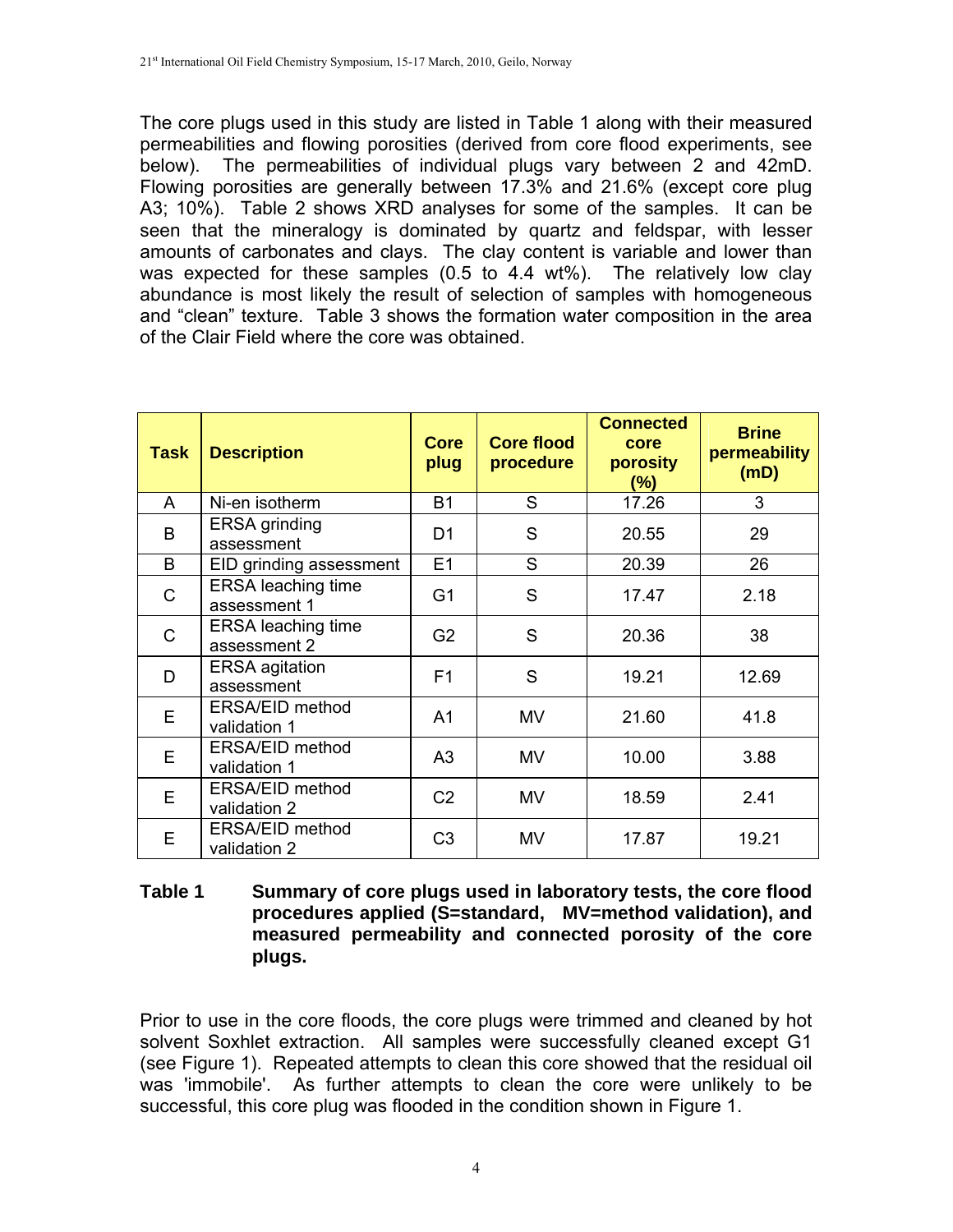# **Synthetic formation water**

The composition of the synthetic formation water used to flood the core plugs is shown in Table 3. A stock solution was prepared at the start of the study and was analysed by both Heriot-Watt University and the Macaulay Institute. The former sampled this solution, diluted it into analytical range and analysed it regularly during the core floods (see Table 3).

|                                                                                  | <b>Top</b>       | <b>Base</b>      | <b>Top</b>       | <b>Base</b>      | <b>Top</b>          | <b>Base</b>         |  |
|----------------------------------------------------------------------------------|------------------|------------------|------------------|------------------|---------------------|---------------------|--|
| <b>Sample</b>                                                                    | plug A1          | plug A3          | plug C1          | plug C1          | plug C <sub>3</sub> | plug C <sub>3</sub> |  |
| Depth (m)                                                                        | 2030.16          | 2530.55          | 2523.62          | 2523.75          | 2523.88             | 2524.00             |  |
| <b>Mineral</b>                                                                   | Wt%              | Wt%              | Wt%              | Wt%              | Wt%                 | Wt%                 |  |
| Quartz                                                                           | 75.7             | 72.3             | 80.3             | 73.8             | 72.3                | 74.8                |  |
| Plagioclase                                                                      | 8.4              | 9.1              | 8.7              | 10               | 9.1                 | 9.1                 |  |
| K-feldspar                                                                       | 9.6              | 12.6             | 9                | 13.8             | 13.4                | 11.8                |  |
| Calcite                                                                          | 0.6              | 0.5              | 0.6              | 0                | 0.1                 | 0.3                 |  |
| Dolomite                                                                         | 1                | 0.7              | 0.8              | 0.4              | 0.4                 | 0.8                 |  |
| Siderite                                                                         | 0.5              | 0.4              | 0.1              | 0.1              | 0.6                 | 0.4                 |  |
| Pyrite                                                                           | 0                | $\mathbf 0$      | 0                | n/a              | n/a                 | 0                   |  |
| Chlorite                                                                         | 1.7              | 1.2              | 0.4              | 0                | 0.3                 | 1.1                 |  |
| Illite*                                                                          | 0.29             | 0.40             | 0.01             | 0.11             | 0.21                | 0.12                |  |
| Illite-Smectite*                                                                 | 2.01             | 2.80             | 0.09             | 1.89             | 3.69                | 1.68                |  |
| Total                                                                            | 99.8             | 100              | 100              | 100.1            | 100.1               | 100.1               |  |
|                                                                                  | <b>Relative</b>  | <b>Relative</b>  | <b>Relative</b>  | <b>Relative</b>  | <b>Relative</b>     | <b>Relative</b>     |  |
|                                                                                  | Wt%              | Wt%              | Wt%              | Wt%              | Wt%                 | Wt%                 |  |
| Chlorite                                                                         | 12               | 12               | 5                | 4                | $\overline{4}$      | 8                   |  |
| Kaolinite                                                                        | 0                | 0                | 0                | 1                | 1                   | $\boldsymbol{0}$    |  |
| <b>Illite</b>                                                                    | 11               | 11               | $\overline{5}$   | $\overline{5}$   | $\overline{5}$      | 6                   |  |
| Illite-smectite                                                                  | 76               | 77               | 90               | 90               | 90                  | 86                  |  |
| Total                                                                            | 99               | 100              | 100              | 100              | 100                 | 100                 |  |
| %Exp**                                                                           | $20 - 25$        | 20               | $20 - 25$        | 20-30            | $20 - 30$           | 20-25               |  |
|                                                                                  | CEC <sup>^</sup> | CEC <sup>^</sup> | CEC <sup>^</sup> | CEC <sup>^</sup> | CEC <sup>^</sup>    | CEC <sup>^</sup>    |  |
| Low                                                                              | 1.27             | 1.64             | 0.09             | 0.99             | 1.96                | 1.00                |  |
| Medium                                                                           | 1.94             | 2.38             | 0.17             | 1.34             | 2.70                | 1.49                |  |
| High                                                                             | 2.62             | 3.13             | 0.26             | 1.69             | 3.43                | 1.99                |  |
| Note:                                                                            |                  |                  |                  |                  |                     |                     |  |
| * Estimated from original Illite + smectite analyses and clay fraction analyses. |                  |                  |                  |                  |                     |                     |  |

\*\* %Expandability of smectite layers in illite-smectite.

^ meq/100g rock. Estimated from XRD analyses and typical low, medium and high CEC for pure minerals.

#### **Table 2 Summary of XRD bulk rock quantitative analyses (weight %), relative percentage (by weight) of clay minerals in the <2mm clay size fraction (Reference Intensity Ratio method), and CEC.**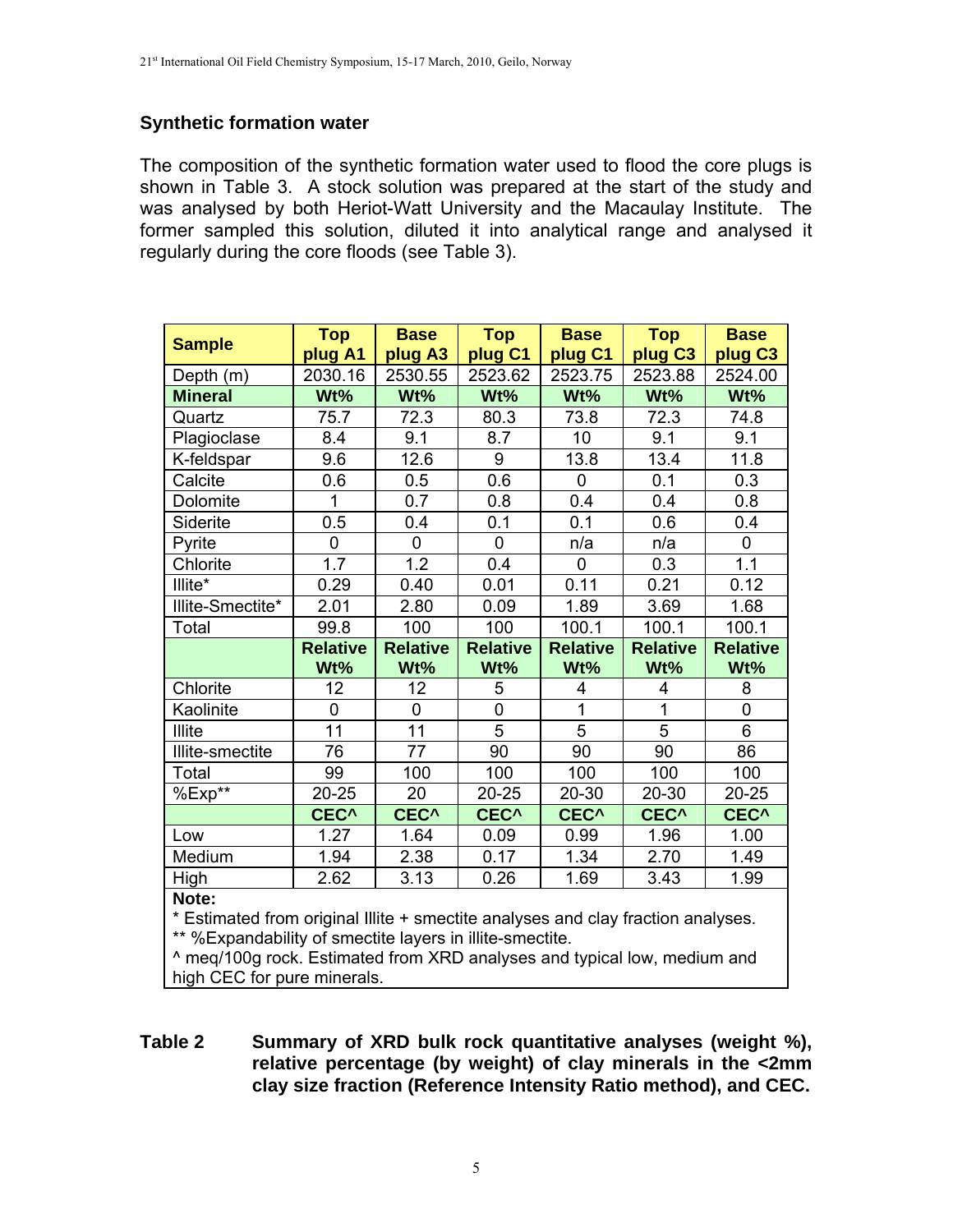

**Figure 1 Photograph showing the residual oil staining on Core G1 (left) compared with the cleaned A1 core.** 

|                            | <b>Clair Field</b> | <b>Synthetic formation water</b> |                |                          |                      |  |  |  |
|----------------------------|--------------------|----------------------------------|----------------|--------------------------|----------------------|--|--|--|
| <b>Sample</b>              | FW (mg/l)          | <b>Mean HW</b><br>(mg/l)         | <b>RSD (%)</b> | <b>Mean MI</b><br>(mg/l) | <b>RSD</b><br>$(\%)$ |  |  |  |
| Na                         | 4,920              | 9,883                            | 3.5            | 9,887                    | 0.76                 |  |  |  |
| Κ                          | 119                | 210                              | 4.6            | 204                      | 1.76                 |  |  |  |
| Mg                         | 23.2               | 50.6                             | 2.9            | 58.1                     | 1.72                 |  |  |  |
| Ca                         | 919                | 98.6                             | 3.1            | 104                      | 1.44                 |  |  |  |
| Sr                         | 35.2               | 80.2                             | 3.2            | 86.5                     | 1.73                 |  |  |  |
| Ba                         | 4.5                | 20.7                             | 8.7            | 21.2                     | 1.42                 |  |  |  |
| CI                         | 9,080              | 14,919                           | 5.7            | 15,789                   | 3.62                 |  |  |  |
| SO <sub>4</sub>            | 31                 | 6.01                             | 2.7            | $<$ 1                    |                      |  |  |  |
| Br                         | n.d.               | 1.2                              | 284            | $3$                      |                      |  |  |  |
|                            | n.d.               | 12.3                             | 14.5           | 2.07                     | 3.38                 |  |  |  |
| Alkalinity (as<br>$HCO3$ ) | 559                | n.d.                             |                | 891                      | 24                   |  |  |  |

**Table 3 Composition of Clair Field formation water (FW) and synthetic formation water. HW = Heriot-Watt University (mean of 17-22 analyses). MI = Macaulay Institute (mean of 2 analyses). RSD = Relative Standard Deviation. n.d. = not determined.**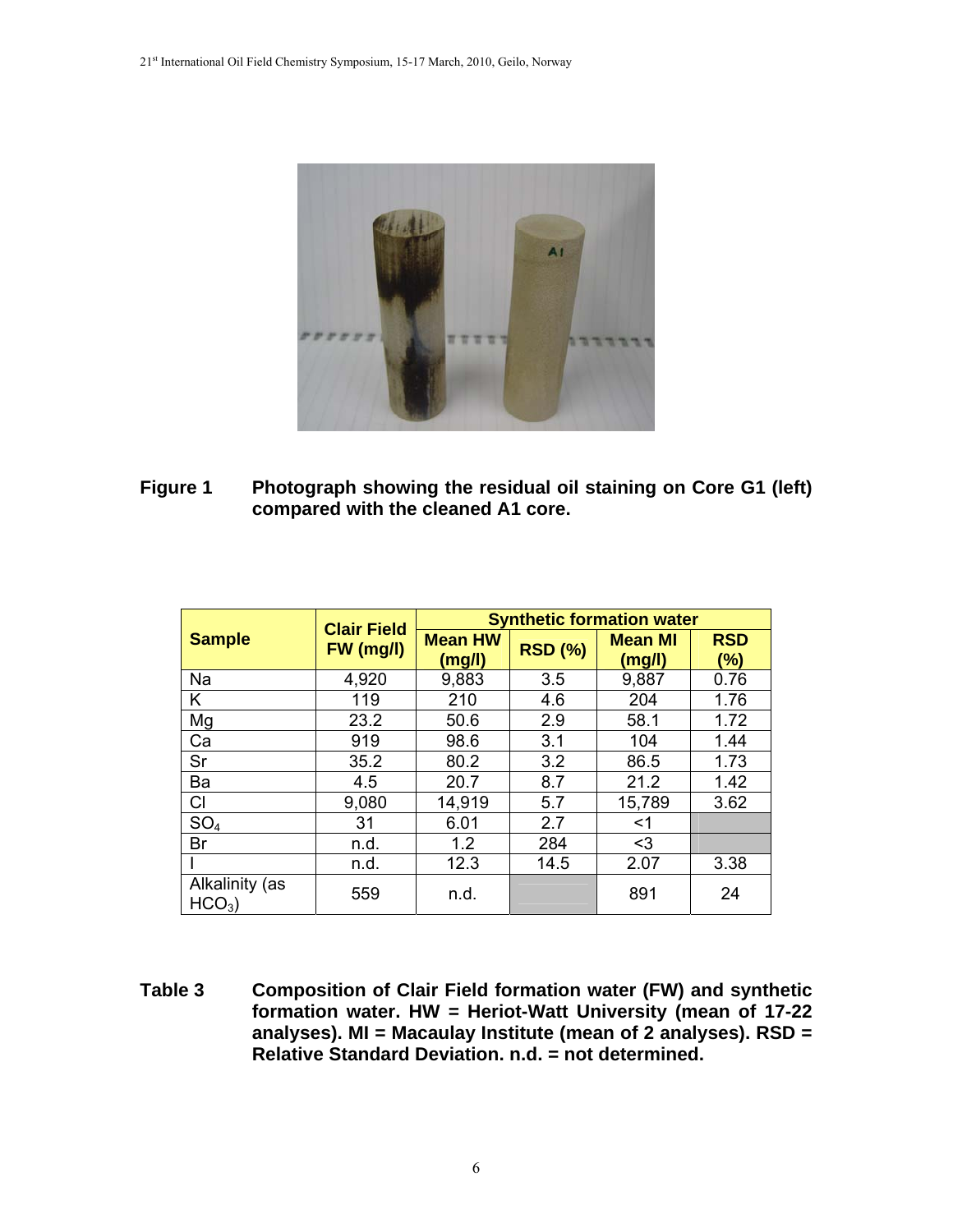The results from the two establishments are in reasonable agreement with any differences probably reflecting the different analytical procedures adopted by each. The composition is close to that of formation water from the Magnus and Statfjord fields of the North Sea (Warren and Smalley, 1994). Iodide was added to act as a tracer for the synthetic formation water. Br was not deliberately added to the synthetic formation water because it was to be used as an aid to detect remnant Clair formation water in the ERSA leachate solutions (Br is expected to be present in Clair formation water). Br in the synthetic formation water in Table 3 may have inadvertently entered the fluid with Cl during its preparation.

# **Core floods**

Core floods were undertaken at ambient temperature and pressure. Different flooding procedures were utilised depending on whether a core plug was designated a 'standard' core plug or 'method validation' core plug (see Table 1). The 'standard' core plugs were used to assess the influence of variations in ERSA/EID procedures. For these tests, it was only necessary to ensure that the core plug was homogeneously flooded so variations in formation water composition along each core did not occur. The standard core plug flooding procedure involved:

- 1. **Initial brine saturation:** Formation water containing 10 mg/l iodide was vacuum-degassed and filtered before being injected into the core under vacuum at a flow rate of 150ml/h. A leak test was then undertaken. The sample was saturated until steady state  $\Delta P$  was reached.
- 2. Measurement of absolute brine permeability at 100% brine: AP was measured at 30, 60, 90, 120, and 150ml/h and permeability was calculated using Darcy's Law.
- 3. **Measurement of connected pore volume:** Iodide-free formation water was injected at 150ml/h and the effluent analysed for iodide using in-line UV spectrometry analysis. A post-flush with formation water containing 10ppm iodide was then performed with the effluent again being analysed for iodide using in-line UV spectrometry analysis. Throughout both injections, 2ml samples were collected for manual back-up analysis if required. Connected pore volume was calculated using the iodide tracer analysis to determine the volume of dosed or undosed brine that had been displaced from the core.
- 4. **Brine saturation 2:** Approximately 10 pore volumes of formation water containing 10ppm iodide were then injected at a flow rate of 150ml/h. Samples of the effluent were collected every 0.5 pore volumes throughout the saturation period.
- 5. **Shut-in:** Flow was then stopped overnight (~0.75 days).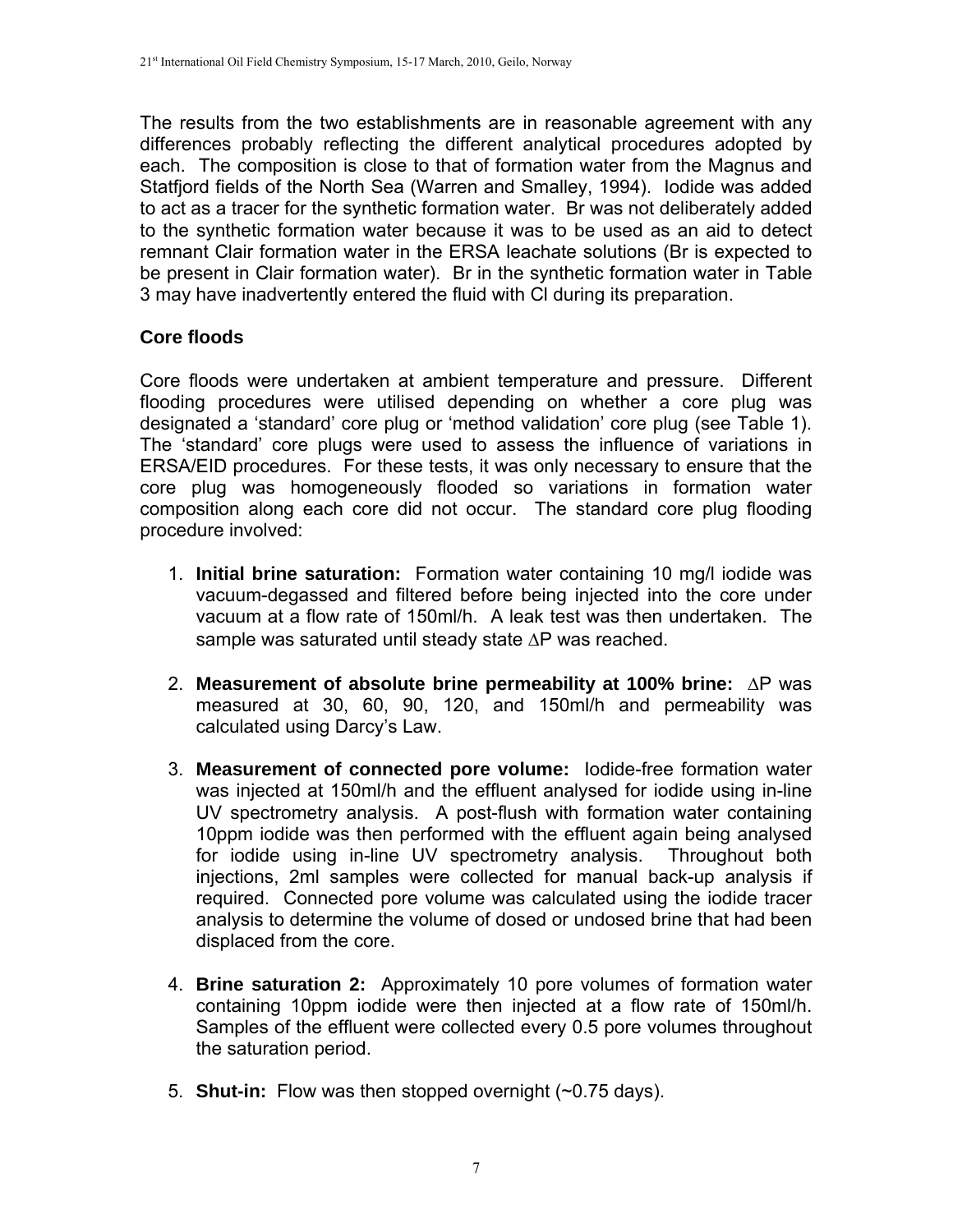- 6. **Brine saturation 3:** Step 4 was repeated.
- 7. **Removal of Core:** The core was removed from the core holder under a nitrogen atmosphere and place in foil bag which had been purged with oxygen-free nitrogen. After the first bag was heat-sealed, this was placed in a second bag and the procedure was repeated. Care was taken to prevent addition or removal of water from the core.

The method validation core plugs were used to assess the accuracy of the estimated formation water compositions (see below). Therefore, the procedure was modified to (a) try to confirm that reactions were not occurring in the core during 'standing' time (i.e. whilst waiting to make use of the flooded core) and (b) understand the effect of the reactions on the formation water composition if this was not the case. The flooding procedure was the same as that described above except that shut-in times were 4-6 days, Steps 5 and 6 were repeated an additional 3 times and selected samples collected during the brine saturation steps were analysed to monitor the extent of reaction occurring in the core during flowing and shut-in periods. pH was analysed by electrode, and Na, K, Mg, Ca, Sr, Ba, Br, I, S (SO4) and Cl by ICP-OES. All samples were diluted into analytical range. Where possible, those samples for analysis that were collected during a flowing period were analysed together. Calibration standards and stock formation water were analysed before and after each batch. Drift corrections were made to effluent and stock formation water analyses using the calibration standard results.

# **ERSA/EID experiments**

All core plug handling was undertaken in an anaerobic cabinet containing a water-saturated, oxygen-free, nitrogen atmosphere to restrict oxidation and drying of the samples. Prior to each experiment, the relevant core plugs were removed from their sealed bags. The bags were then weighed, dried and weighed again to determine how much water had drained from the core during storage. Drainage losses varied between 0.07 and 17.25% of the pore volume. Storage times for core used in Tasks A-D were 3-59 days. Those for Task E were 2-7 days. The total weight, length and end diameter of the plugs were measured using a balance and vernier calipers, from which the plug volume and density were calculated. For all tests, pieces of the core plug were broken off and their volumes calculated from their weight and the core plug density.

# **Ni-en isotherm**

A Ni-en isotherm was measured on core plug B1 (Task A). This was undertaken to determine what concentration of Ni-en was required to fully displace all exchangeable ions from the ion exchange sites of the core samples during the EID tests. The procedure involved making up a stock solution of Ni-en, preparing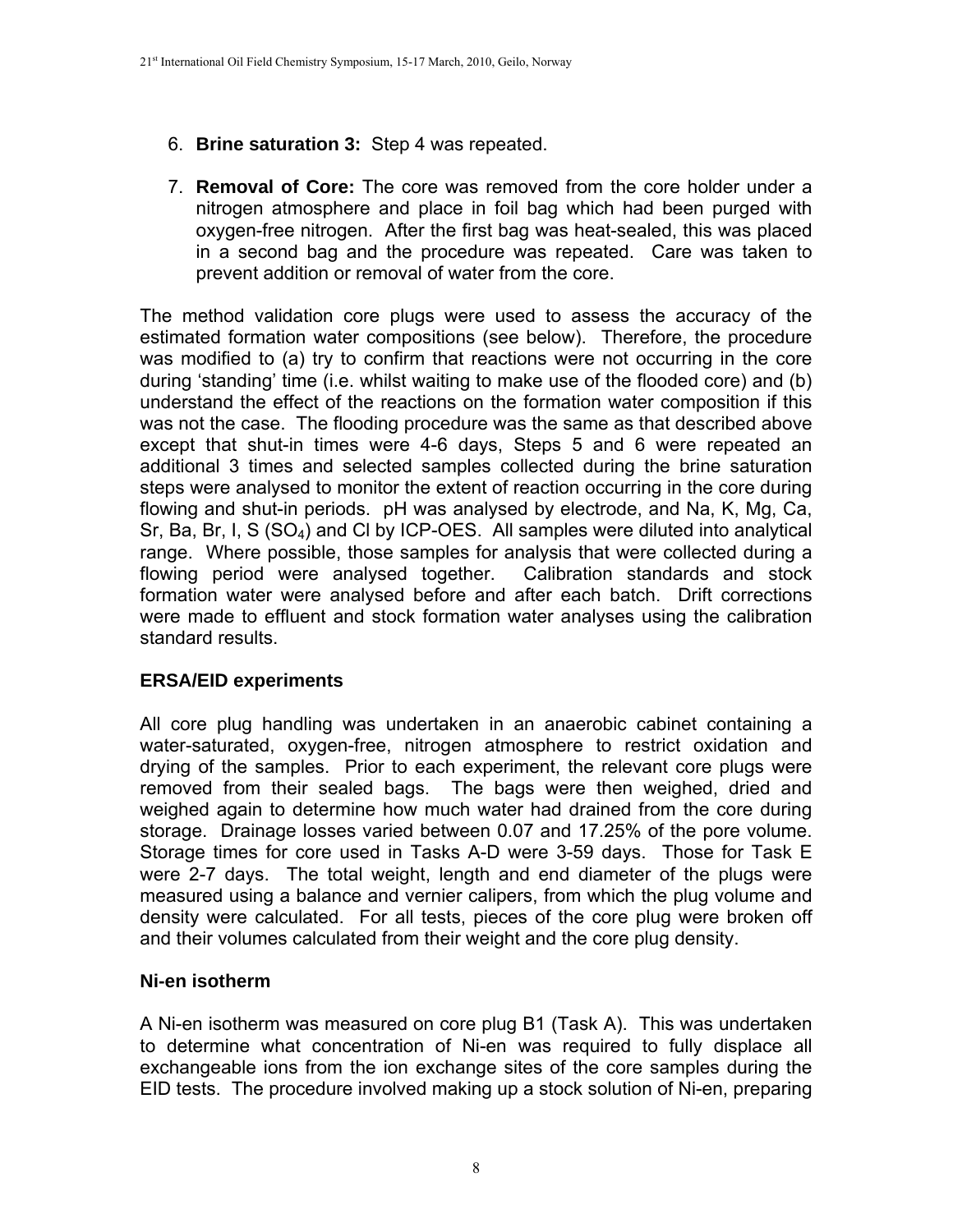various solutions of Ni-en from this (0.000025 to 0.03 M Ni-en), and adding 400ml of each solution to ~11g of disaggregated core (solid:liquid, S:L, ratio of 0.0275) in a polypropylene centrifuge tube. These were sealed and the solutions agitated for two days before the solution was analysed for Ni via ICP-OES. Repeat analyses were undertaken on these to provide an estimation of measurement uncertainty. Similarly, repeat analyses were also undertaken on various procedural blanks and the original stock solutions.

The sorption isotherm and procedural blank results for this task are shown in Figure 2. Based on these results the CEC of Core B1 is approximately 20 meq/kg rock although there is significant uncertainty on this value reflecting the uncertainty on the leachate analyses, the low CEC of the rock and adsorption of Ni on the equipment as indicated by the results for the procedural blanks.

For the Unit V sands, there is a positive correlation between permeability and clay content. The low permeability of this core (3mD) indicates that Core B1 probably has one of the highest clay contents of the core plug samples and a Nien concentration of approximately 0.03M should be sufficient to displace all exchangeable ions from the EID samples obtained from other core plugs. However, to allow for uncertainties in the isotherm and in the clay contentpermeability correlation, a 0.09M Ni-en solution was selected for use in subsequent tasks (i.e. 3 times the maximum used to generate the isotherm).



**Figure 2 Ni-en isotherm results ('Proc blanks' = procedural blanks). Error bars = 1 S.D. (n=6).**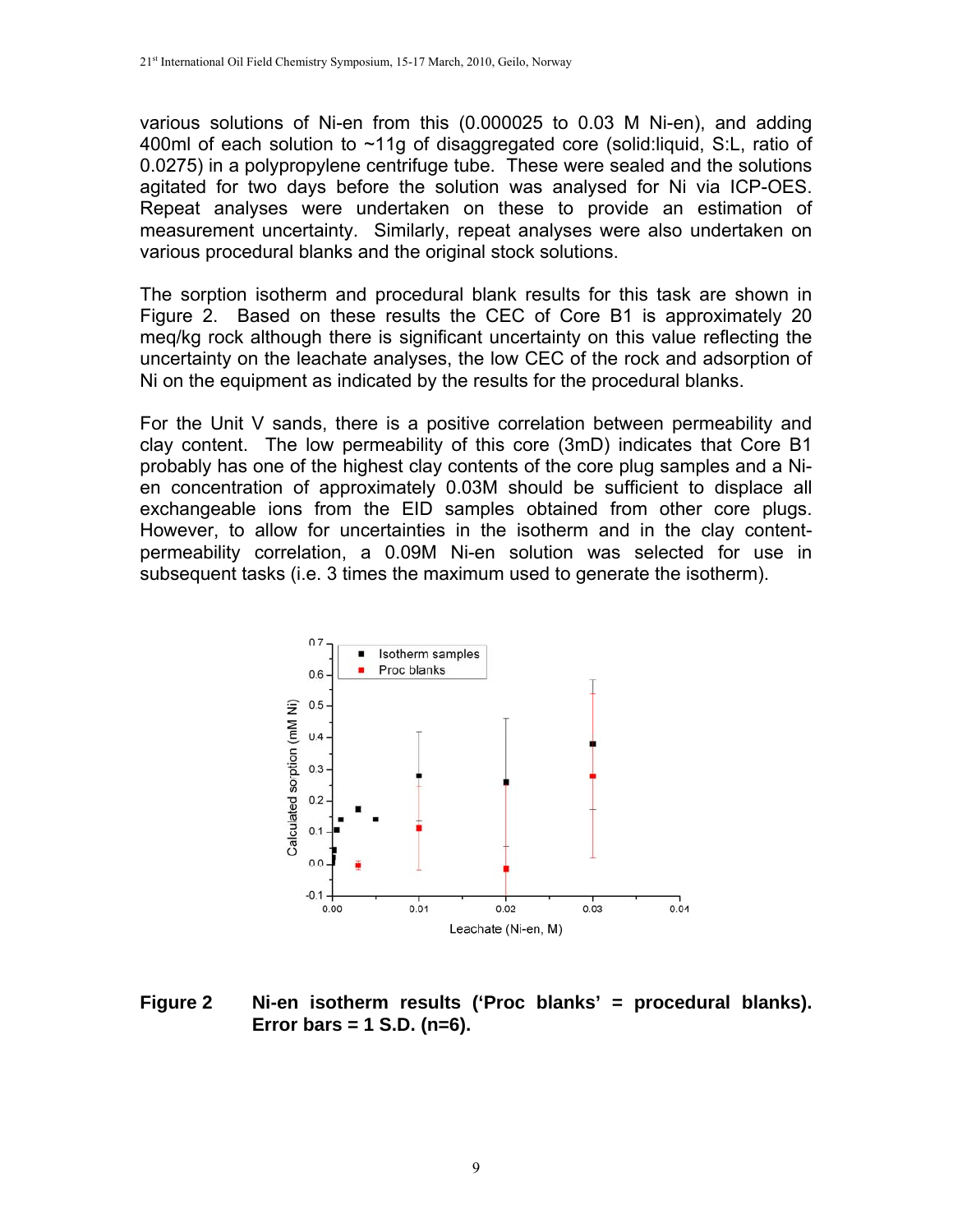# **Evaluation of ERSA/EID methods**

For the purposes of this study, the 'standard' ERSA technique involved adding a known weight of standard flooded core to a known volume of leachate (deoxygenated,  $18MΩcm<sup>-1</sup>$  de-ionised water) to give S:L=1. The volume of the core was checked by displacement of the leachate. The core was then removed, disaggregated in an agate mortar and rinsed into a plastic bottle using the leachate. The bottle was sealed, shaken thoroughly and then agitated periodically (i.e. once every hour during the working day) over a period of 24 hours. After 24 hours, when the bulk of the particle matter has settled, as much as possible of the leachate was removed by pipette, centrifuged and then analysed using ICP-OES (Na, K, Mg, Ca, Sr, Ba), Dionex ion chromatography (SO4, Br, Cl), ICP-MS (total Iodine), discrete analyzer (alkalinity) and electrode (pH). Procedural blank samples were collected during each task. The EID procedure was the same as that for the ERSA tests except that de-oxygenated, 0.09M Ni-en solution was used as the leachate and Ni analyses were also undertaken by ICP-OES.

A number of variations on this standard technique were undertaken:

- 1. **Task B.** Standard ERSA and EID techniques were each applied to 4 core samples to test reproducibility of the methods.
- 2. **Task C.** Standard ERSA technique was applied to core samples except that the agitation frequency and leaching times were varied. Two samples were leached for 15 minutes and agitated once (at the start). Two samples were leached for 2 hours and agitated at the start and at 30 minutes intervals (4 times total). Two samples were leached for 6 hours and agitated at the start and at 1 hour intervals (6 times total). Two samples were leached for 24 hours and agitated at the start and at 1 hour intervals during the working day (10 times total).
- 3. **Task D.** Standard ERSA technique was applied to core samples except that the leaching time was only 1 hour and the agitation frequency was varied. Four samples were gently shaken and then left for one hour before the leachate was removed. One of these was left undisturbed for the hour, one was also shaken after 30 minutes, one was also shaken every 15 minutes and the last was also placed on a motorized roller and rolled constantly.

Based on the results of these tests, Task E was undertaken to generate a set of data to which the Bradbury and Baeyens correction method could be applied. In addition, the effect of varying the S:L ratio was investigated. Again the standard ERSA technique was used except that the core was flooded using the method validation procedure. Also, after adding the leachate, the sealed sample bottle was initially shaken, and then shaken again a further 3 times at 15 minute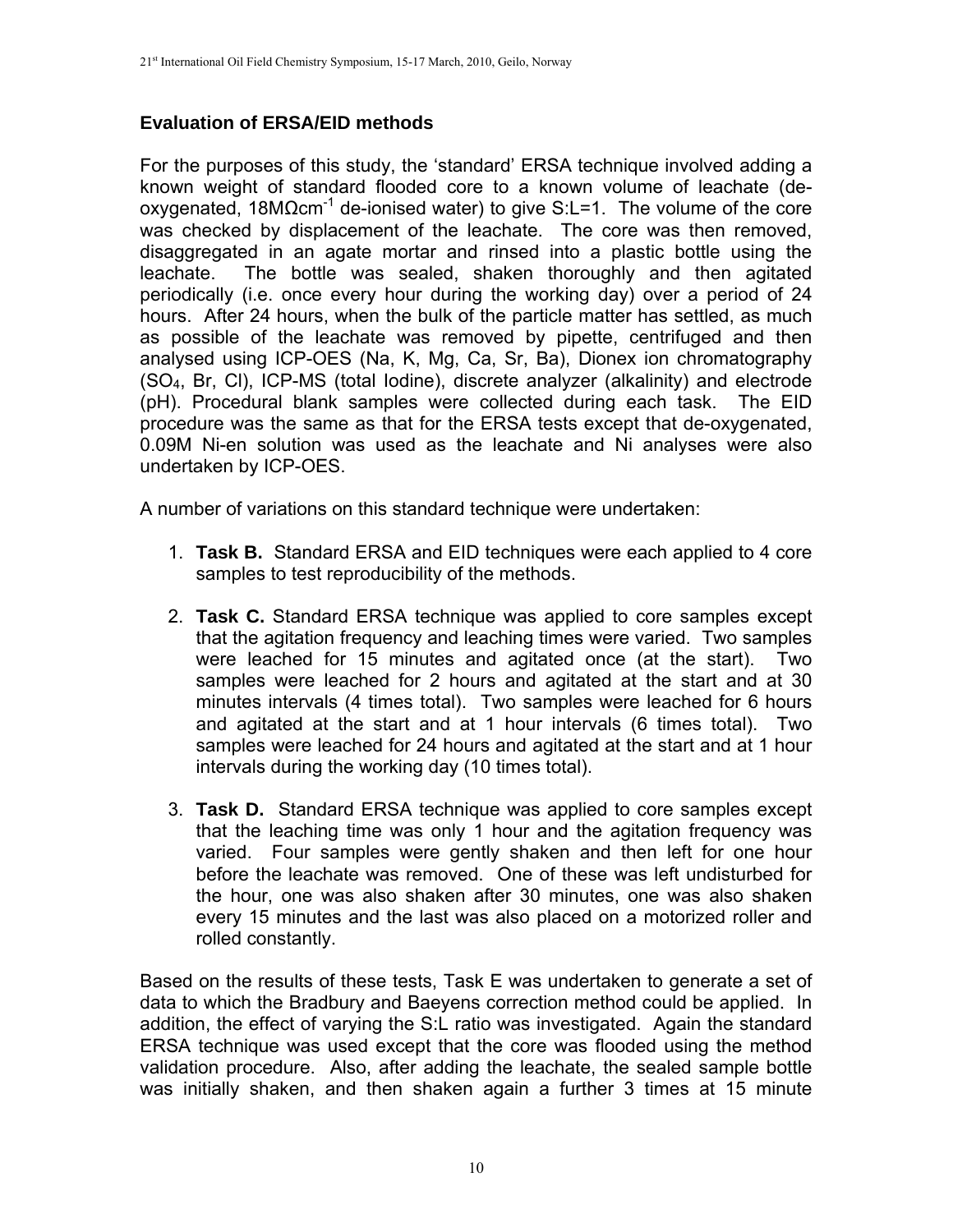intervals. The sample was then left undisturbed for the last 15 minutes (i.e. total leaching time of 1 hour), before the water was removed and centrifuged for 30 minutes before analysis. Two batches of tests were undertaken, with each batch consisting of 4 ERSA and 4 EID tests. The S:L ratios for the 4 tests in each case were  $\sim$ 0.25,  $\sim$ 0.5,  $\sim$ 1 and  $\sim$ 1.5. For each ERSA and EID test at a given S:L ratio, adjacent core samples were used to minimise variations associated with changes in mineralogy along the core plugs. The samples for the 0.25, 0.5 and 1 S:L tests were taken from one core plug (A1 and C3 respectively) and that for the 1.5 S:L tests were taken from an adjacent or nearby plug (A3 and C2 respectively).

# **RESULTS**

# **Core flooding**

To assess the validity of the ERSA-derived formation water compositions, the composition of the formation water in the core sample prior to the ERSA/EID tests needs to be known. However, the composition of the formation water might change during the storage period between completion of the core flood and the start of the ERSA/EID tests as a result of water-rock reactions. Evaluation of time-dependent trends in method validation core flood effluent compositions can provide clues as to whether such reactions are significant.

Trends early in brine saturation following shut-in periods demonstrate that the synthetic formation water was reacting with the core. Ca, Mg and  $SO_4$ concentrations increased rapidly during the shut-in period, suggesting that they were being gained by the formation water in the core, and then declined toward formation water compositions during the next core flood (see Figure 3; only results for Ca and S shown). Such reactions probably also occurred during brine saturation but were less easy to detect outside of sampling/analytical uncertainty. The gain in Ca and Mg is most likely due to either release from clays (ion exchange) or dissolution of calcite and dolomite/chlorite respectively (the rate of dissolution of plagioclase will be slow). The gain in S may reflect gain in  $SO<sub>4</sub>$  due to either dissolution of soluble sulphates or oxidation of sulphides that were not detected by XRD. If the latter is correct, this suggests that efforts to remove oxygen from the formation water by degassing may not have been completely successful. The reaction effects decline as the number of shut-in periods increase which may reflect gradual achievement of equilibrium between ion exchange sites and the injected formation water, or gradual reduction of accessible minerals for dissolution/oxidation, or reduction of more reactive surfaces (e.g. fines). Although there appears to be a 'reaction' effect in the iodide analyses where iodide consistently decreases over time following most shut-in periods, this is likely to be an effect of analytical drift that was not adequately corrected for during analysis. Therefore, it is possible that Ca, SO4, and Mg might be released to the formation water between completion of the core floods and the start of the Task E tests (2-7 days; core plugs A1, A3, C2 and C3).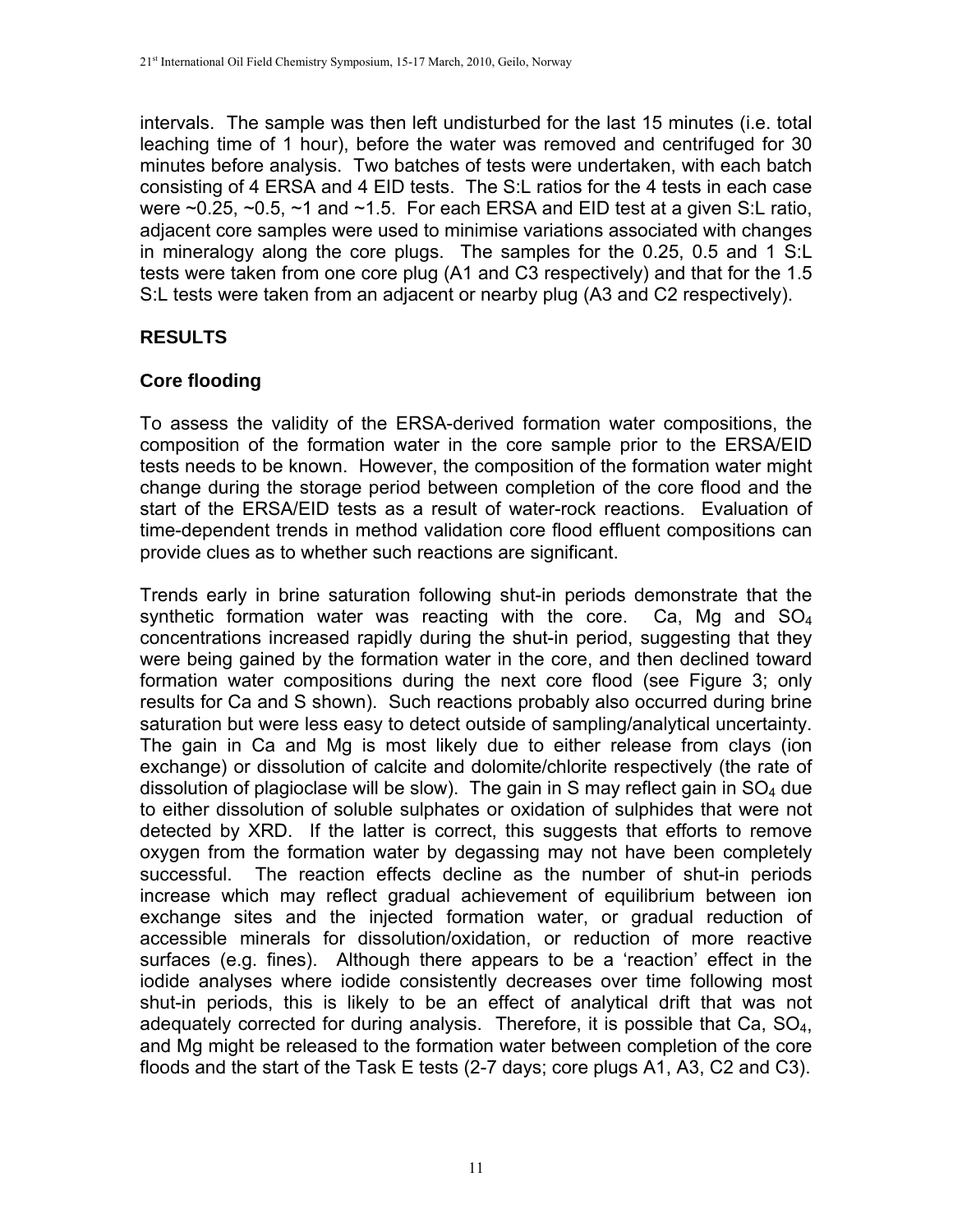Storage times for the standard core plugs were much longer (3-59 days). Given that these are expected to have similar mineralogy to the method validation core plugs, it is possible that the reaction effects noted above may be enhanced in the standard core plugs during storage, possibly even affecting other ions (e.g. Na, K, Sr, etc). The potential influence of reactions occurring during storage is considered further below.



**Figure 3 Effluent Ca and S analyses from the A1 and A3 (respectively) method validation core floods. Upper and lower FW range is the range of stock formation water analyses observed during the core flood. Dashed horizontal lines show the mean stock formation water composition for each flowing period. Vertical dashed lines show shut-in periods.**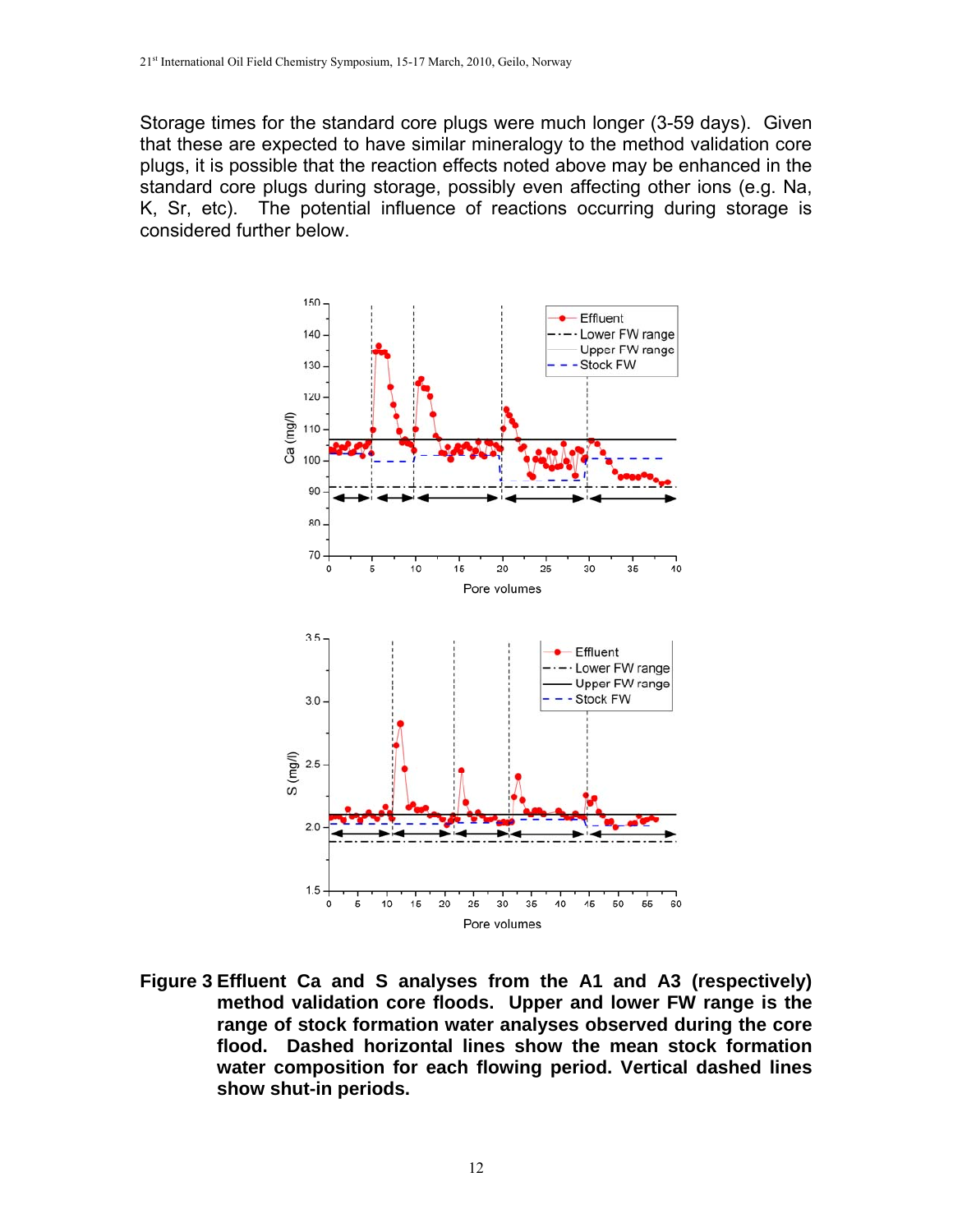### **ERSA/EID tests**

The quality of the ERSA leachate analyses is generally good  $\leq t$ 5% ion balance) with no evidence of contamination in the procedural blank samples. Where simple dilution of formation water has occurred during the leaching step, the leachate analyses should lie on the synthetic formation water dilution line on Cl-X scatter plots (where X is Na, K, Ca, etc). Where sampling/analytical uncertainty is present, the analyses should lie both above and below the line within the limits of uncertainty. Also, given the lack of Cl minerals in the core samples, the ERSA/EID leachate Cl analyses should not be affected by water-rock reactions. Therefore, analyses lying consistently above or below the dilution line may reflect the effects on X of reactions occurring during storage, or reactions between the core and de-ionised water or Ni-en during the leaching step. In addition, minor Br was detected in many of the samples (Figure 4) indicating that some remnant Clair formation water or salts from this formation water, may have been present in the core plugs within the unconnected (non-flowing) porosity and was released from pores during sample disaggregation. Therefore, consistent deviations from the dilution line might also reflect mixing with original Clair formation water or dissolution of remnant salts from this water. Each of the above processes may be affecting the ERSA/EID results where they lie off the dilution line. However, in most cases, one factor appears to dominate.

Na, alkalinity and iodide leachate analyses are generally grouped about the dilution line (Figure 4; only Na shown) with the range of concentrations observed primarily reflecting variations in the S:L ratios (i.e. higher concentrations at high S:L ratios). This suggests that the sampling/analytical uncertainty dominates the effects of reaction or mixing with original formation water. In the case of alkalinity, the proximity of the detection limit has added to the uncertainty of these analyses. The ERSA iodide analyses for core plugs C2 and C3 are anomalously high. The reason for this is currently unknown although they were analysed in one batch and so there may be an analytical explanation.

In contrast, ERSA leachate K analyses lie above the dilution line, indicating a gain from some source, whilst Ca, Ba and Sr lie below it indicating a loss (Figure 4; only Sr shown). The ERSA leachate Mg analyses display a transition from samples with lower leachate Cl content (lower S:L ratios) lying above the synthetic formation water dilution line to those lying on and below it at higher leachate Cl content (higher S:L ratios) (Figure 4). All the EID leachate analyses for Na, K, Mg, Ca, Sr and Ba lie above the line (see Figure 4 for Na, Sr and Mg results). Considering the biased deviations expected during storage, and those expected for mixing with Clair formation water, it is considered that reactions occurring during the ERSA/EID leaching step probably account for most of the biases observed in Na, K, Ca, Mg, Ba and Sr data.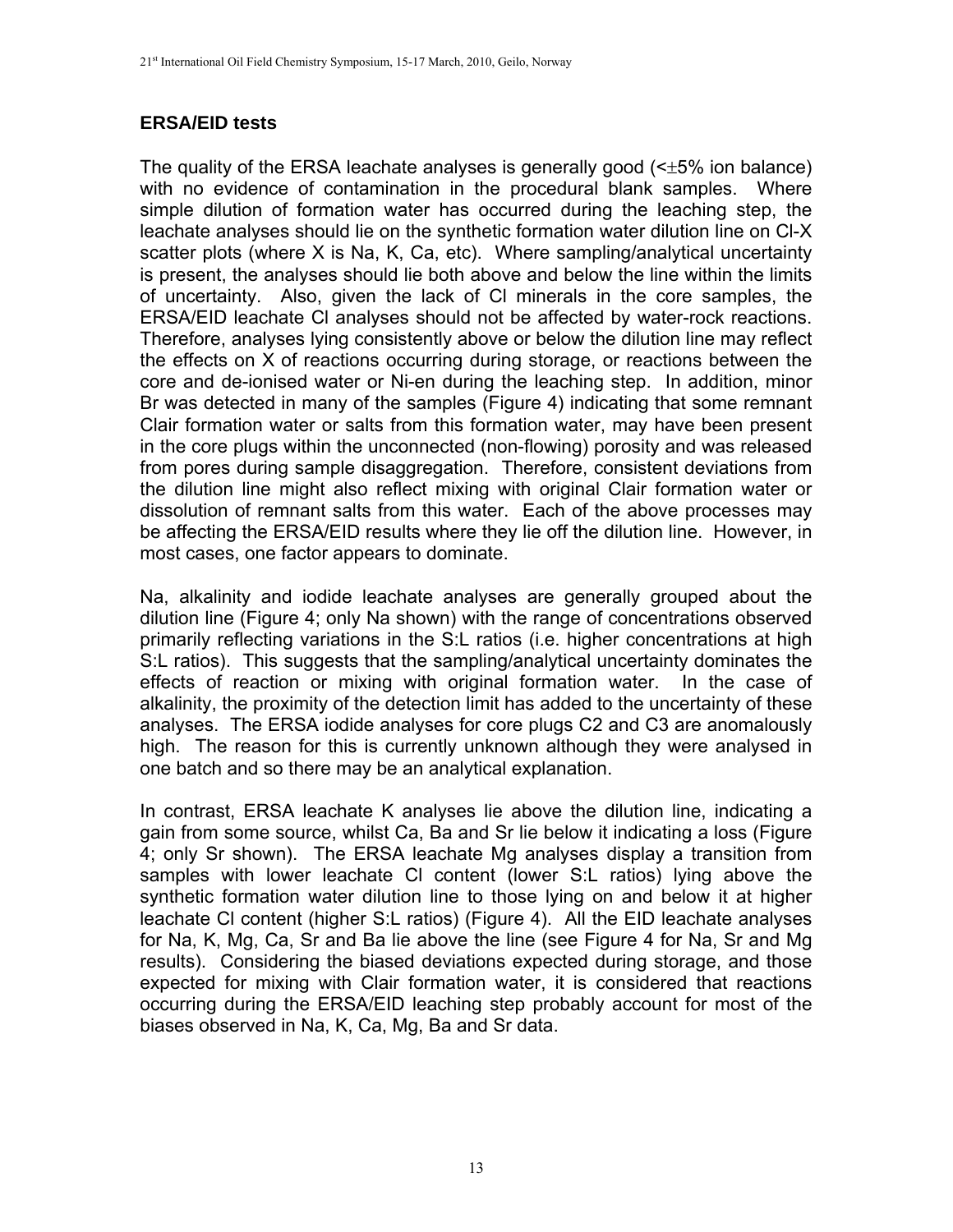

**Figure 4 ERSA and EID leachate analyses: (a) Cl v Br, (b) Cl v Na. Solid symbols = ERSA tests, half-filled symbols = EID tests. SFW = synthetic formation water. Original FW = Clair Field formation water.**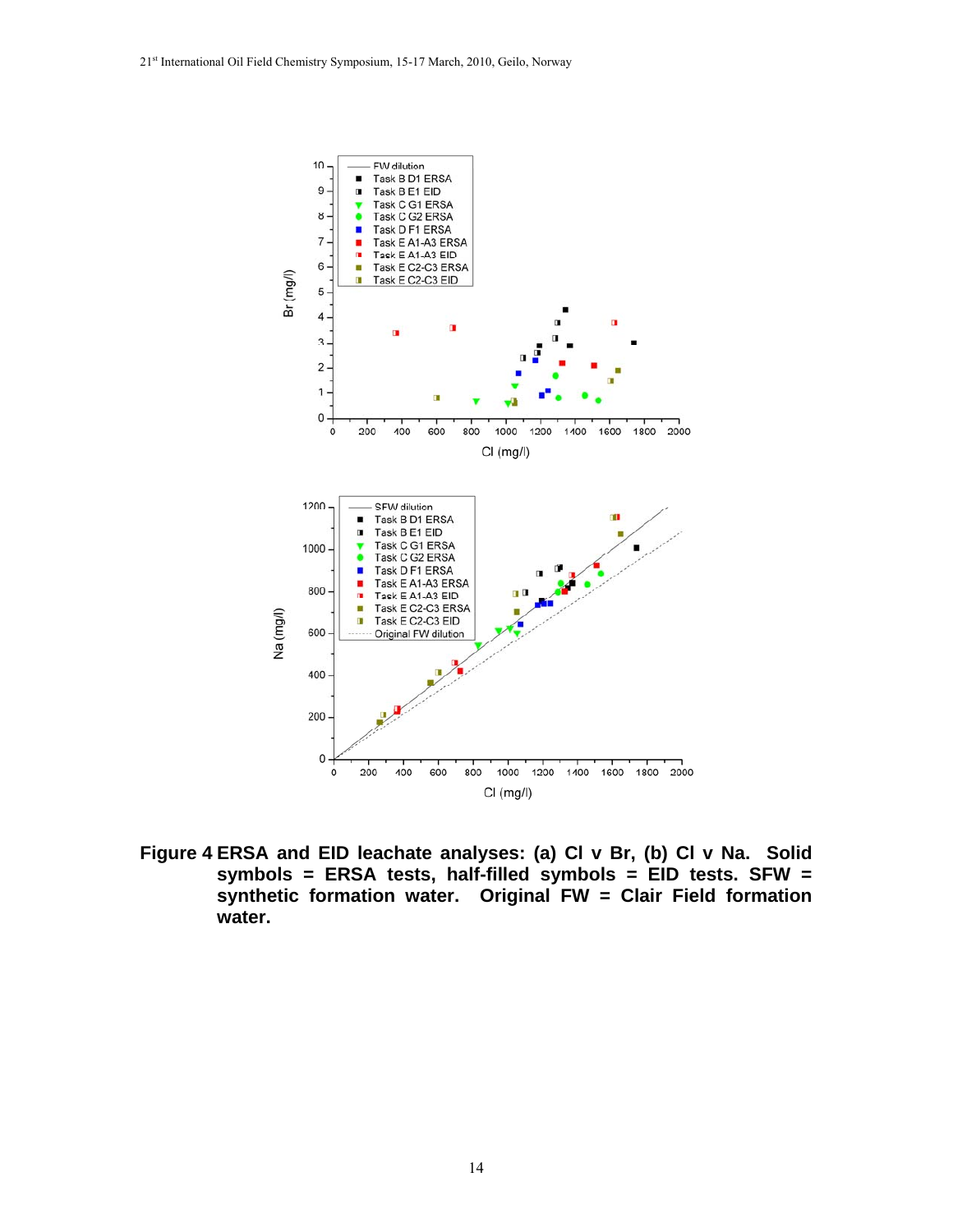

#### **Figure 4 ERSA and EID leachate analyses: (c) Cl v Mg, (d) Cl v Sr. Solid symbols = ERSA tests, half-filled symbols = EID tests. SFW = synthetic formation water. Original FW = Clair Field formation water.**

For some EID and ERSA samples,  $SO<sub>4</sub>$  is below detection which is consistent with simple dilution of formation water. However, for other samples,  $SO<sub>4</sub>$  lies significantly above the dilution line and the cause of  $SO<sub>4</sub>$  enrichment is less clear. For example,  $SO<sub>4</sub>$  is present, albeit at low levels, in the original formation water. Also, although neither sulphides nor sulphates were detected in the A and C core plugs in this study, both pyrite and barite have been detected as trace constituents in petrographic studies of other Clair Unit V sandstones. As the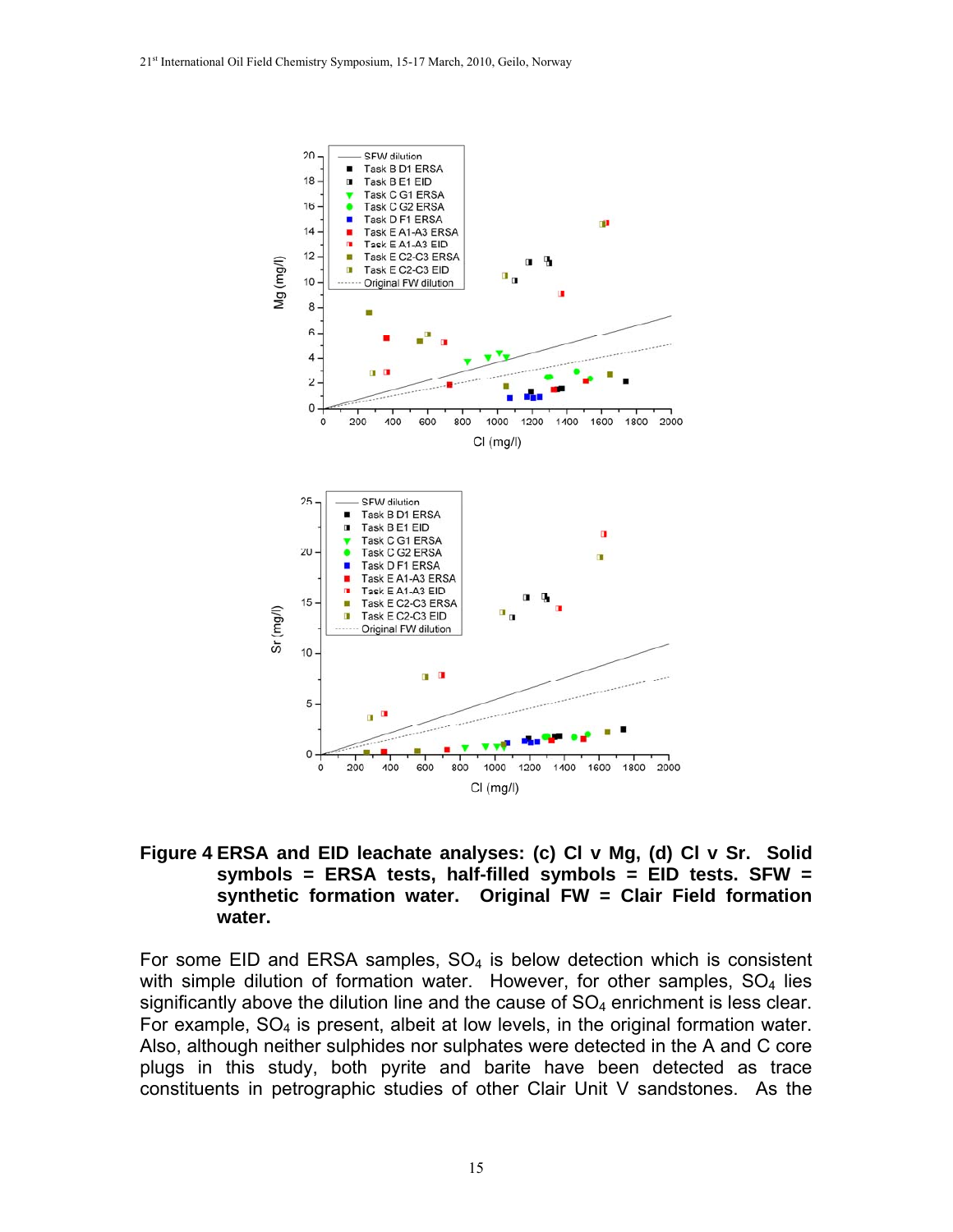ERSA and EID solutions are undersaturated with respect to barite, and as sulphide oxidation may have occurred during core flooding and storage, both reaction effects and mixing with original formation water might account for the SO4 gains observed.

Given the mineralogical composition of the core and the short duration of the leaching step during these tests, the reactions most likely to dominate the other ions during this step are ion exchange and dissolution of carbonates because:

- 1. Speciation calculations indicate that the ERSA and EID leachate solutions are undersaturated with respect to carbonate minerals.
- 2. The presence of ion exchange sites has been demonstrated by the generation of the Ni-en isotherm.
- 3. Ion exchange reactions and dissolution of carbonates are fast reactions relative to the dissolution and precipitation of silicates within the pH range of the ERSA leachate solutions (6-7.5).

The gains in Na, K, Mg, Ca, Ba, and Sr during the EID leaching step are most likely to be caused by displacement of exchangeable ions from exchange sites by Ni although dissolution of carbonates (calcite, dolomite) may also have contributed to the gains in Mg and Ca.

The losses of Mg, Ca, Ba and Sr from the ERSA leachate samples are most likely to have occurred via replacement of Na and K on ion exchange sites. Uptake of divalent cations and release of univalent cations via ion exchange is common during reduction of water salinity (Appelo and Postma, 1999). The gain in Na is too small to be detected outside the sampling/analytical uncertainty. Perhaps surprisingly, there is no strong evidence for the variations in procedures to have significantly affected the compositions of the leachate solutions suggesting that the ERSA/EID procedures are robust. Slight increases in Ca, Sr, and Ba concentrations occur with increasing ERSA leaching times (Task C).

This raises the possibility that although the general behaviour of these constituents is dominated by ion exchange during the ERSA leaching step, with increasing reaction time, dissolution of certain mineral constituents may contribute to their concentration in the leachate. Alkalinity also increases with reaction time supporting the possibility that carbonates may be dissolved and suggesting that sampling/analytical uncertainty may be masking reaction effects on this constituent. Much of the Mg and Ca released via dissolution of carbonates has been taken up on ion exchange sites, at least at higher S:L ratios. At lower S:L ratios it may be that Mg released by dissolution of dolomite has exceeded that capable of being taken up on ion exchange sites (possibly due to greater undersaturation of leachate solutions with respect to dolomite and the smaller number of ion exchange sites?). With increasing S:L ratios, the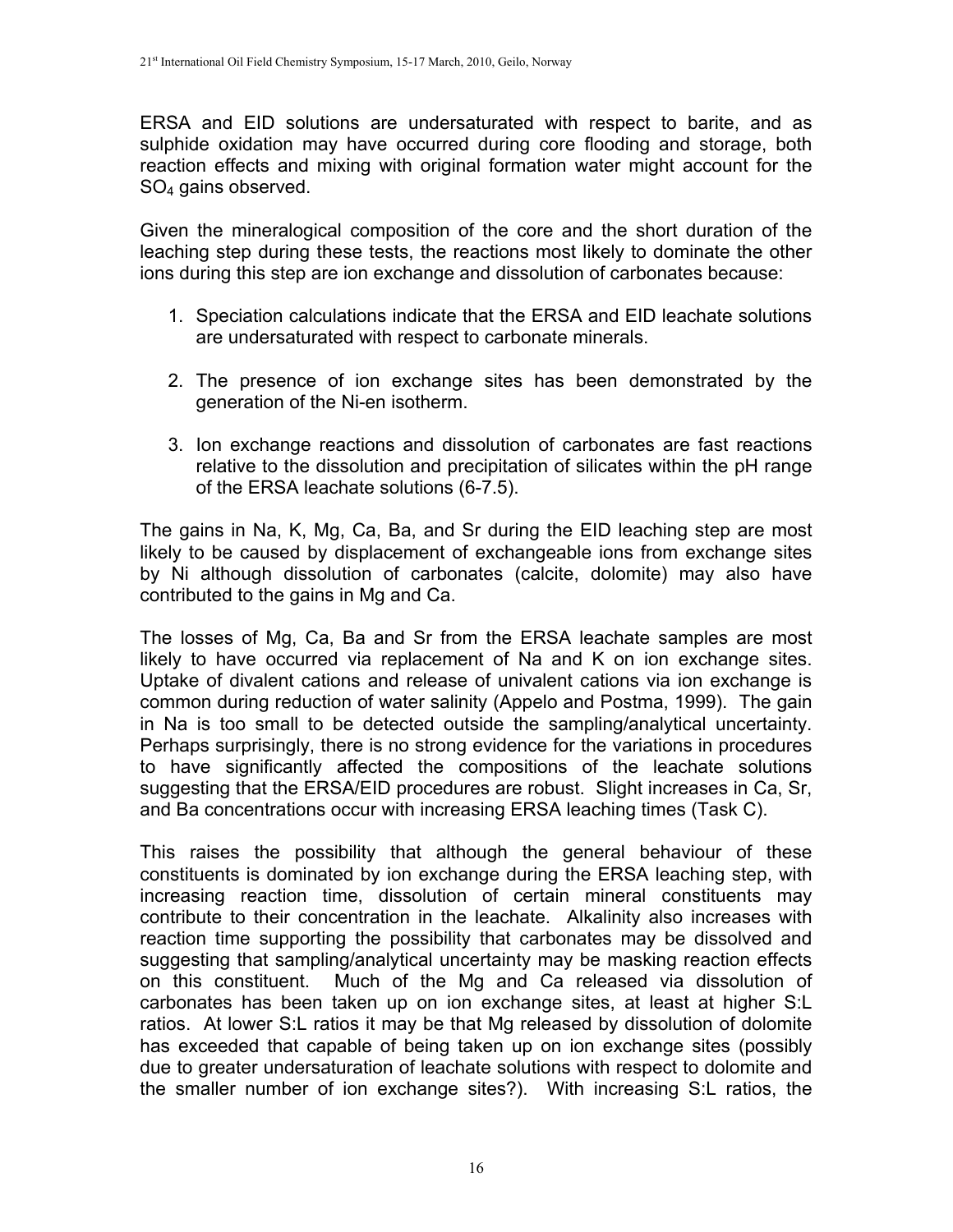effects of reaction on the EID and ERSA leachate samples increases as shown by the increasing deviation between the leachate analyses and formation water dilution line (see Figure 4). Given the nature of the reactions thought to be occurring during the leaching steps this result is expected.

#### **Estimated formation water compositions**

In this study, formation water concentrations are calculated from ERSA leachate analyses using:

$$
FW_x = C_{L,x} \left( \frac{V_L}{\varphi . S_W . V_C} + 1 \right)
$$
 Eq. 1

Where:  $FW_x =$  Concentration of constituent X in the formation water (mg/l).

 $C_{L,x}$  = Concentration of constituent X in the leachate (mg/l).

 $V_{\text{L}}$  = Volume of leachate (cm<sup>3</sup>).

 $V_{\text{C}}$  = Volume of core (cm<sup>3</sup>).

 $\varphi$  = Fractional porosity of core.

 $S_W$  = Fractional water saturation of core.

For CI, the majority of calculated formation water concentrations are within  $\pm 10\%$ of that of the synthetic formation water (see Figure 5a). Such results are good given that uncertainty on the formation water analyses themselves is  $\sim \pm 3.6\%$ RSD ( $\pm 7.2\%$  for 2xRSD). Other studies have also shown that it is possible to obtain reasonable estimates of formation water Cl using the ERSA technique (McCoy et al., 1994; Woulé Ebongué et al., 2005).

There are, however, some samples lying outside this range (both above and below). The causes of these higher and lower values are not certain because there is not a good correlation between calculated formation water Cl and either the procedures adopted (i.e. leachate reaction time, degree of sample agitation, S:L ratio) or other sample variables (amount of drainage, permeability, porosity, presence of original formation water). Variations in procedure generally appear to have little effect on the estimated formation water Cl concentration except that lower values (but still within 10% of the expected values) were obtained when samples were shaken only once during the leaching step. The need to agitate the samples more frequently to release the formation water is consistent with the findings of Woulé Ebongué et al. (2005) who found that for their core samples, repeat leaching of core was necessary to release all the pore water.

The low estimated formation water Cl concentration obtained from a sub-sample of core G1 (Figure 5a) appears to be an isolated 'error' that may be the result of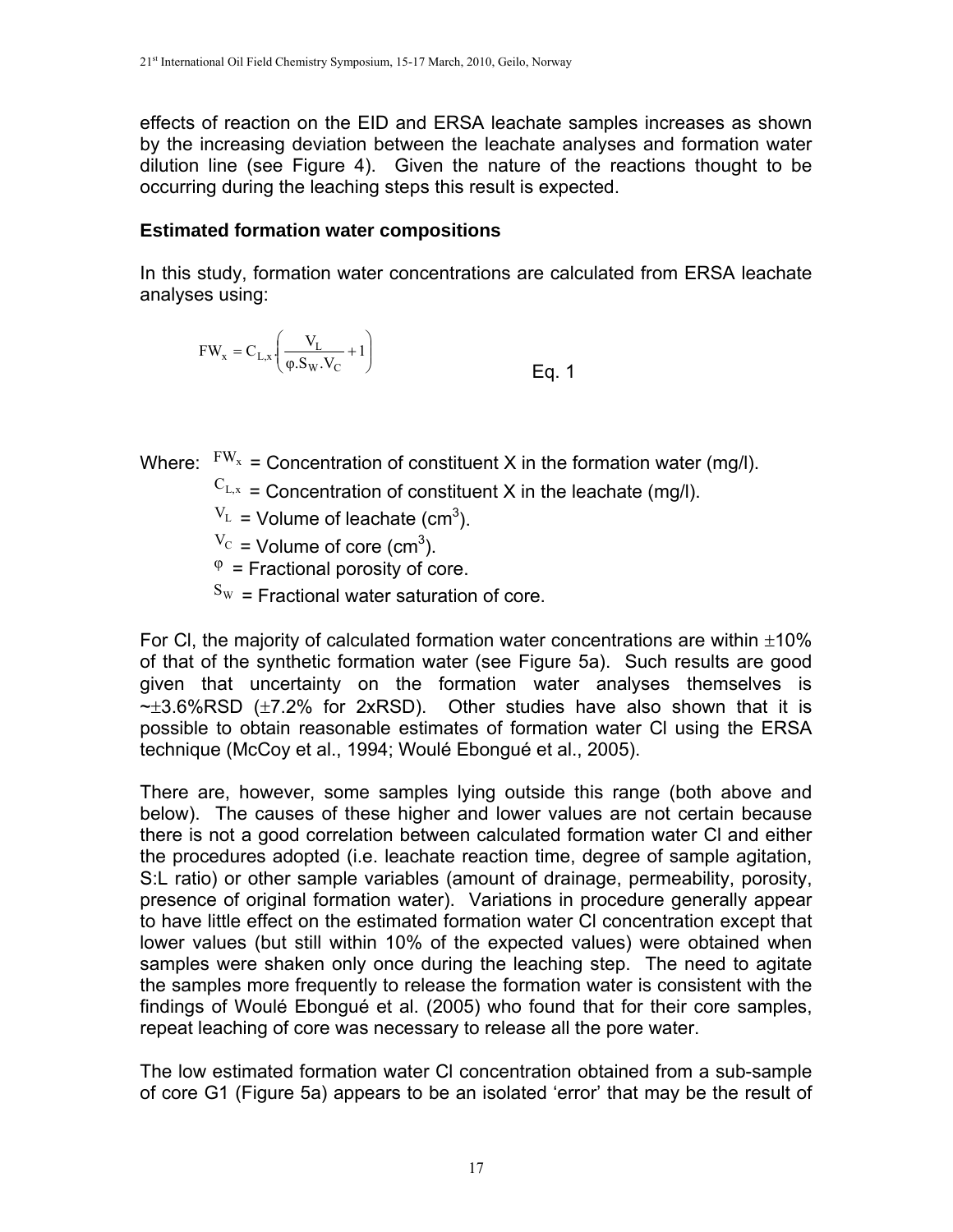greater drainage from this section of the core plug during storage relative to other sections, lower porosity in this section, an isolated error in procedure (e.g. incomplete grinding of the sample) or a combination of these factors. It is notable that this sample was incompletely cleaned although it is not known whether or how this might have affected the estimated formation water Cl concentration.

The high estimates of formation water Cl concentration could be the result of the presence of original formation water (or remnant salts from this formation water) in the unconnected porosity of the samples. Equally, the high formation water Cl might be due to the porosity in the sample being higher in that section of core relative to that recorded for the whole core plug during the core flood. Core plug A3 is notable for its unusually low flowing porosity (Table 1) combined with low permeability relative to the other samples. Also, the A3 samples have Br concentrations at the higher end of values observed in the samples overall. Assuming the original Clair formation water contains ~24-27 mg/l Br, calculations indicate that the A3 results are most likely to be the result of the presence of ~0.13 unconnected porosity filled with remnant salts of the original formation water. So, the total fractional porosity of the A3 core (~0.23) may be similar to that of the other core samples (see Table 1). For the sub-samples of D1 and G2 giving high formation water Cl concentrations, it is less clear which of the two possible causes might explain the results and so it may be a combination of each. These examples demonstrate that multiple factors can cause the observed 'anomalous' results and therefore may explain why there is no strong correlation between the different factors and calculated formation water Cl concentrations. It is also possible that the effects of some of the factors oppose each other resulting in more samples giving 'reasonable' results.

The factors affecting calculated formation water Cl concentrations should also affect those of the other ions in a similar way if they are not significantly affected by reaction or sampling/analytical uncertainty. This can best be seen in the calculated Na concentrations which like CI, also generally lie within  $\pm 10\%$  of the expected values (Figure 5a). However, for all the other constituents, additional and more dominant factors result in the estimated formation water compositions being 'poor' (i.e. deviate from the synthetic formation water composition by more than  $\pm$ 10%). For alkalinity and iodide the results are within  $\pm$ 65% and  $\pm$ 75% of the actual synthetic formation water concentration respectively (except for C2 and C3 samples which give anomalously high iodide) primarily due to high sampling/analytical uncertainty. For the other ions, the effects of reactions occurring in the leaching step result in biases in the calculated formation water concentrations relative to those of the synthetic formation water:

1. All calculated K concentrations are more than 10% higher, and particularly those derived from samples with low leachate Cl concentrations and S:L ratios.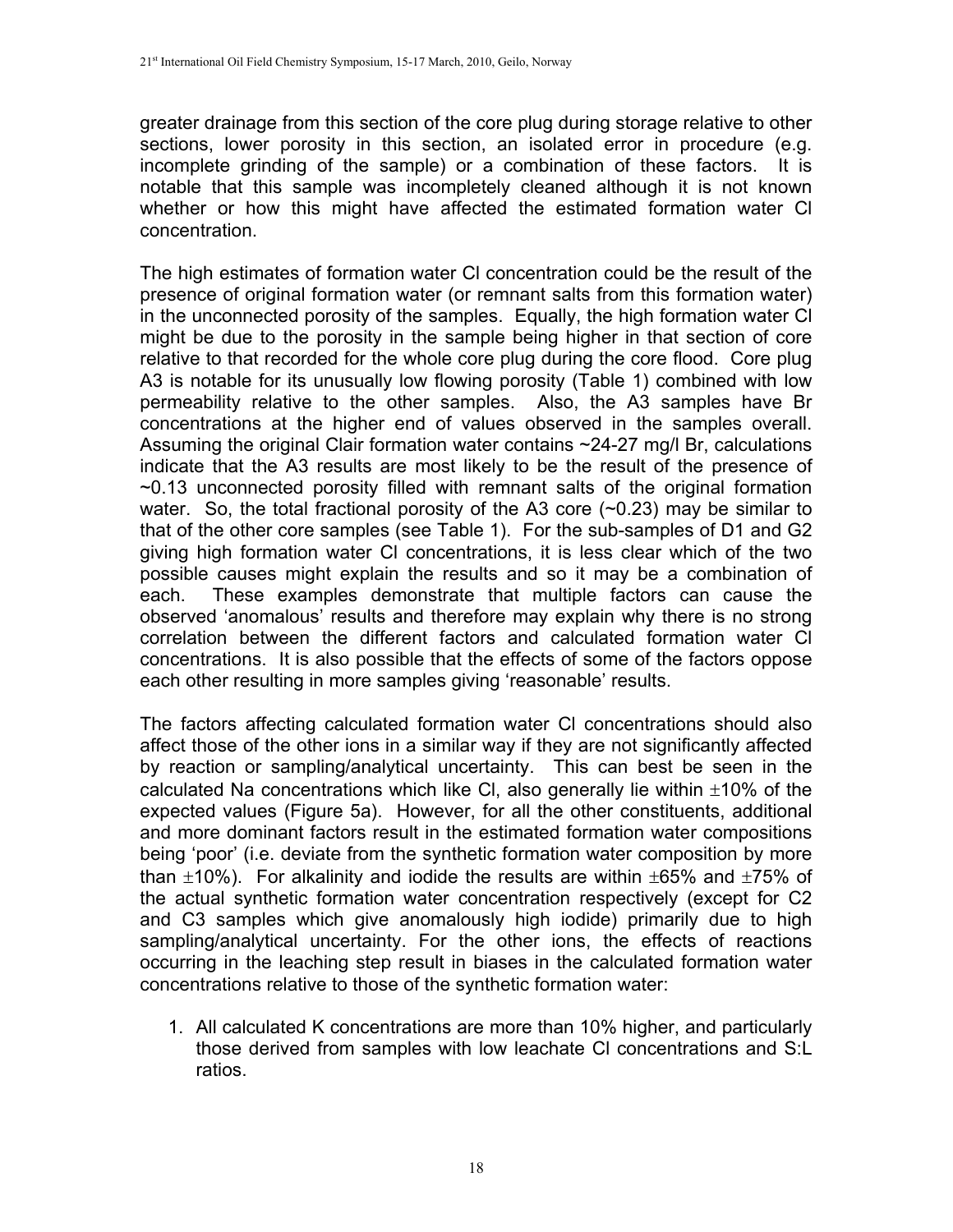- 2. Calculated Ba, Sr and Ca concentrations are more than 10% lower (Figures 5b and 5c; only Ca and Ba shown).
- 3. Most calculated Mg concentrations lie below the 10% band except for those derived from samples with low leachate Cl concentrations and S:L ratios which lie within or above the 10% band.
- 4. Where  $SO_4$  is above the detection limit in the leachate, all calculated  $SO_4$ concentrations are more than 10% higher (Figure 5d).



**Figure 5 ERSA-derived formation water compositions: (a) Cl v Na, (b) Cl v Ba. Also shown are the synthetic formation water dilution line, and the synthetic formation water composition (solid lines) ( 10% = dotted lines).**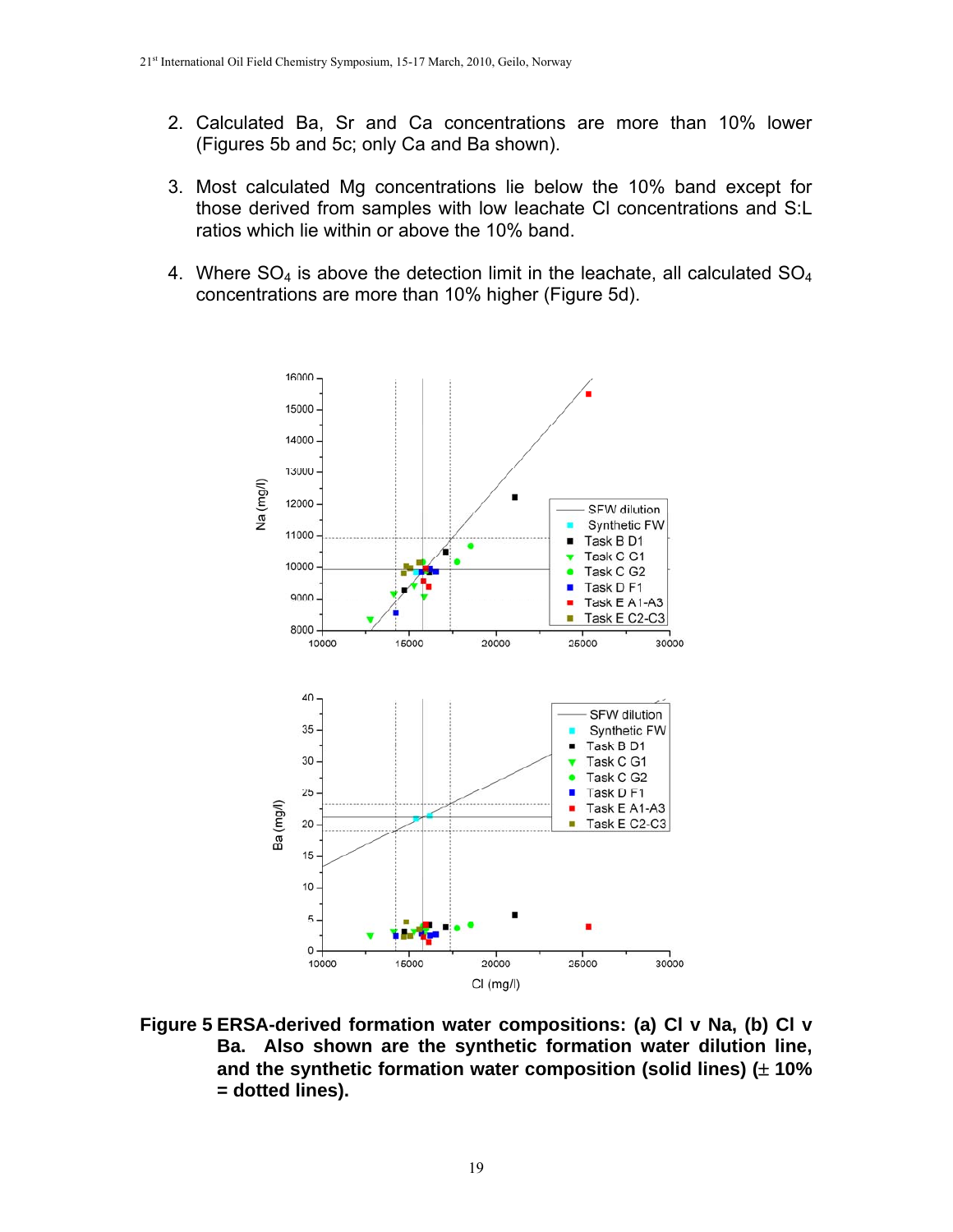

**Figure 5 ERSA-derived formation water compositions: (c) Cl v Ca, (d) Cl v SO4. Also shown are the synthetic formation water dilution line, and the synthetic formation water composition (solid lines) ( 10% = dotted lines).** 

These biases are expected for a method that does not account for the effects of reaction during the leaching step. Indeed, this is the reason why Bradbury and Baeyens developed their method which attempts to correct for these reaction effects.

#### **Correcting for reaction effects**

The Bradbury and Baeyens (1998) method of correcting for reaction effects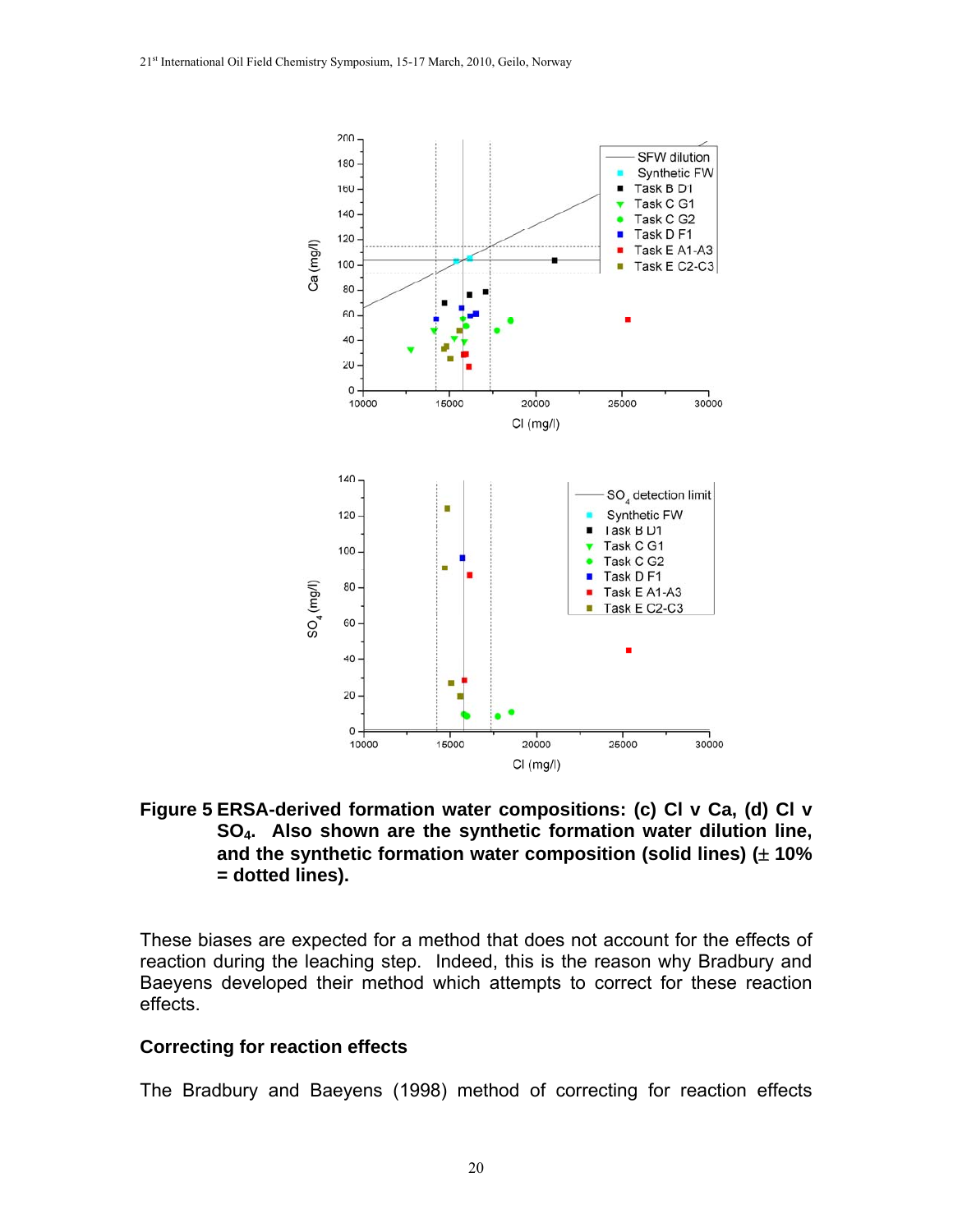involves using both ERSA and EID leachate analyses obtained from adjacent core samples. The method requires several assumptions to be made:

- 1. All Cl and SO4 released during the EID/ERSA leaching steps is associated with formation water
- 2. The formation water has a Na/Cl mole ratio of 1 so that the amount of Na displaced from ion exchange sites during the EID/ERSA leaching steps is the excess of Na over Cl (in meq/kg rock).
- 3. K, Ca, and Mg (meq/kg rock) in the EID leachate solution after leaching has only been displaced from the ion exchange sites (i.e. none from the formation water).
- 4. K in the ERSA leachate has been released from ion exchange sites only.
- 5. The formation water is originally in equilibrium with calcite and dolomite

The method allows the original ion exchange site occupancy of the core to be calculated along with Na-K, Na-Mg, and Na-Ca ion exchange selectivity coefficients from which formation water Ca, Mg and K concentrations can be calculated. Formation water Cl and SO4 concentrations are calculated using Equation 1 and Na is calculated by charge balance. Although not part of their model, Ba could be estimated assuming  $BaSO<sub>4</sub>$  saturation in the reservoir (where this is present) and alkalinity and pH can be estimated assuming equilibrium with calcite and petroleum  $CO<sub>2</sub>$ . At present, Sr concentrations cannot be calculated unless equilibrium with  $SrSO<sub>4</sub>$  in the reservoir can be assumed.

Although it was originally intended that this methodology would be applied to the A and C core sample results (Task E), it was only possible to apply this methodology to the latter. This was because there was no molar excess of Na over Cl in the ERSA leachate solution for the A core. Although not evident from the XRD analyses, after allowing for the presence of formation water in the EID solutions, and assuming the remaining concentrations are the result of displacement from ion exchange sites, the CEC for the A1, A3, C2 and C3 cores were calculated to be  $\sim 0.3 - 0.5$ ,  $\sim 0.7$ ,  $\sim 0.75$  and  $\sim 0.7 - 0.95$  meg/100g rock respectively. Therefore, it appears that the lower CEC of the A cores may have resulted in insufficient release of Na from ion exchange sites during the ERSA leaching step for it to be 'detected'.

The results for the C core samples are summarised in Table 4. It can be seen that Ca, Mg, K and  $SO_4$  concentrations are too high and Ba and Na concentrations too low relative to the synthetic formation water values. Also, the results vary significantly. The variability in the results and the differences between the calculated and actual formation water compositions are again probably due to the low CEC of even these samples. With low CEC, after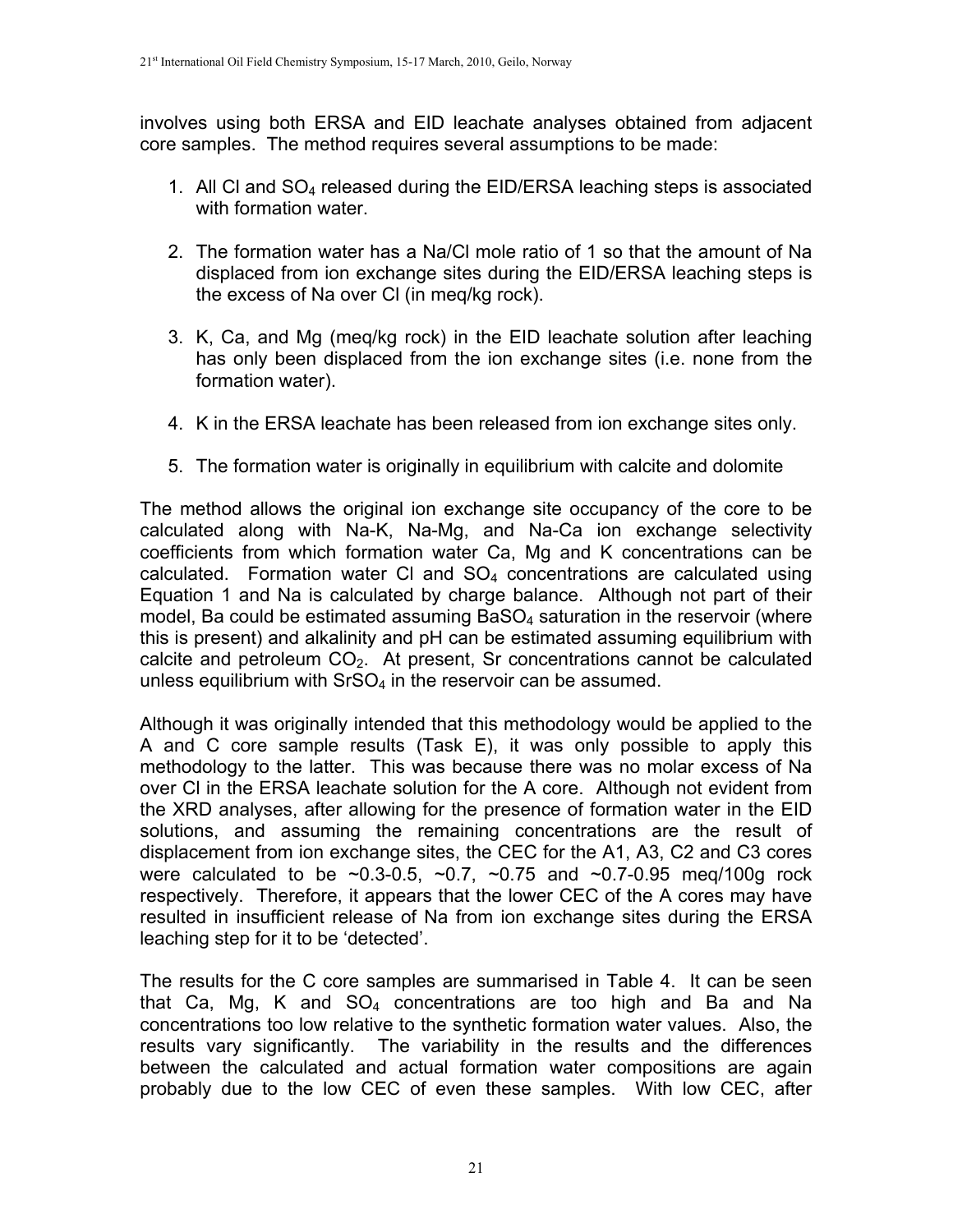correction for the presence of formation water, the amount of Na affected by ion exchange reactions is of a similar order to the uncertainty on the Na analyses. Also, the bias introduced by assuming Na/Cl mole ratio  $= 1$  is relatively large when the amount of Na affected by ion exchange is low. The large uncertainty on the amount of Na released by ion exchange, results in large uncertainty in both original ion occupancy and ion exchange selectivity coefficients, hence affecting the quality of the estimates of formation water Ca, Mg and K concentrations. The elevated  $SO<sub>4</sub>$  in the leachate (due to reaction or presence of original formation water) results in low calculated Ba. These biases also result in a bias in Na which is calculated by ion balance.

The impact of low CEC and relatively large uncertainty on the leachate analyses is confirmed in Table 5. This shows estimates of formation water composition after (a) isolating the reaction component of the EID and ERSA leachate compositions by subtracting the component due to the presence of formation water, and (b) using a similar approach to that used in the Bradbury and Baeyens method to calculate the original ion exchange site occupancy and Na-K, Na-Mg, Na-Ca, Na-Ba, and Na-Sr ion exchange selectivity coefficients. It can be seen that even when corrections for the presence of formation water are accurate, the results are variable and although in some cases the estimates are improved (e.g. sample A1e), in others they are worse (e.g. sample C3c) than those shown in Table 4.

| <b>Constituent</b> | <b>Synthetic</b><br><b>FW</b><br>(mg/l) | <b>ERSA</b><br>C <sub>3</sub> c<br>(mg/l) | <b>ERSA</b><br>C <sub>3e</sub><br>(mg/l) | <b>ERSA</b><br>C <sub>2a</sub><br>(mg/l) |
|--------------------|-----------------------------------------|-------------------------------------------|------------------------------------------|------------------------------------------|
| Na                 | 9,887                                   | 6,439                                     | 8,835                                    | 9,037                                    |
| Κ                  | 204                                     | 2564                                      | 453                                      | 606                                      |
| Mg                 | 58                                      | 409                                       | 98                                       | 125                                      |
| Ca                 | 104                                     | 922                                       | 249                                      | 426                                      |
| Ba                 | 21                                      | 2                                         |                                          | 3                                        |
| CI                 | 15,790                                  | 15,063                                    | 14,694                                   | 15,590                                   |
| SO <sub>4</sub>    | $<$ 1                                   | 27                                        | 91                                       | 20                                       |

**Table 4 Estimated formation water compositions using the Bradbury and Baeyens methodology. Synthetic formation water analyses from Macaulay Institute (mean of 2 analyses, see Table 2).**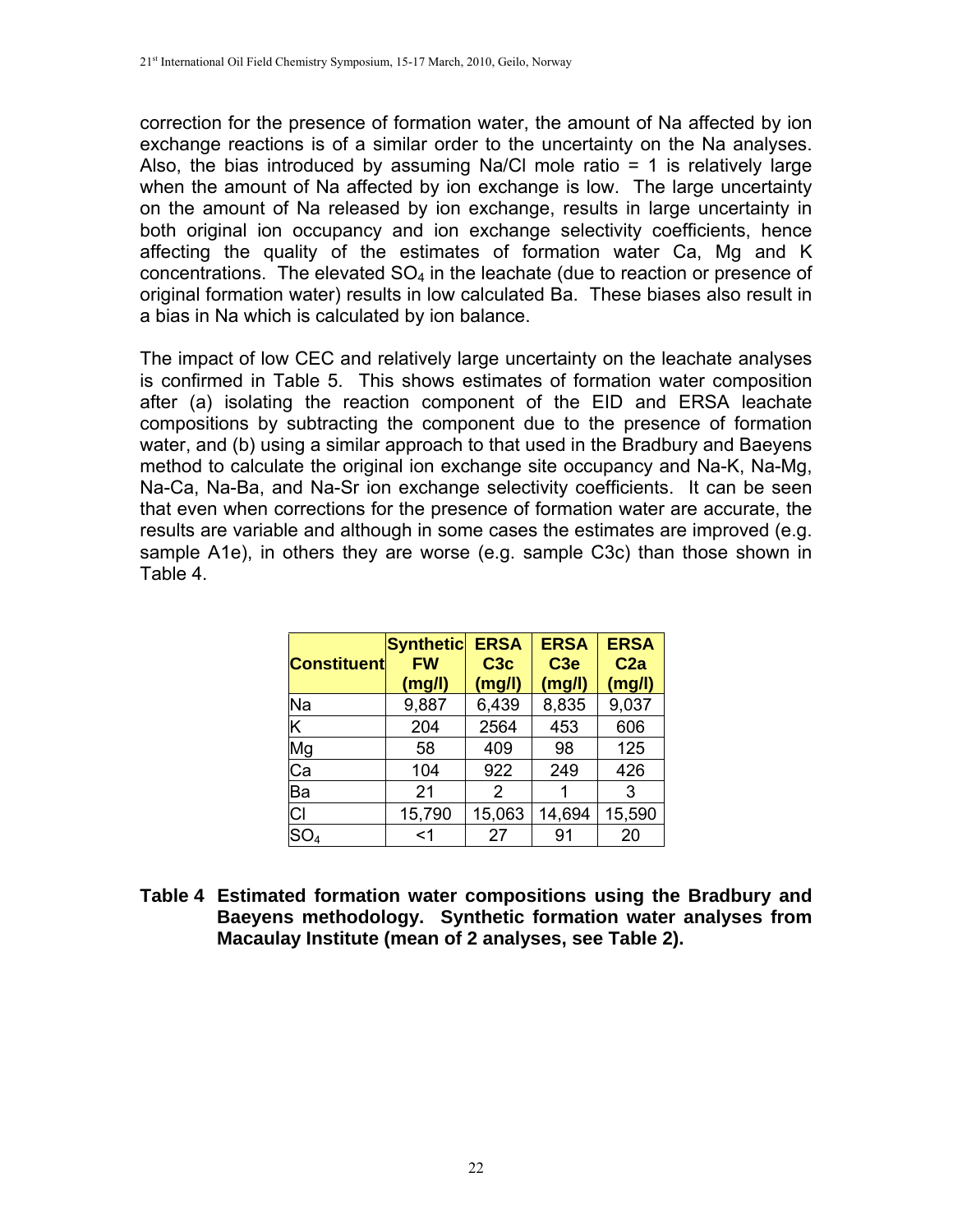| <b>Parameter</b>       | <b>Synthetic</b><br><b>FW</b> | <b>ERSA</b><br>A <sub>1c</sub> | <b>ERSA</b><br>A <sub>1e</sub> | <b>ERSA</b><br>C <sub>3</sub> c | <b>ERSA</b><br>C <sub>3e</sub> | <b>ERSA</b><br>C <sub>2a</sub> |
|------------------------|-------------------------------|--------------------------------|--------------------------------|---------------------------------|--------------------------------|--------------------------------|
| Solid: Liquid<br>ratio |                               | 0.5                            | 0.97                           | 0.5                             |                                | 1.5                            |
| $Na$ (mg/l)            | 9,887                         | 8,567                          | 10,032                         | 2,039                           | 8,439                          | 9,108                          |
| $K$ (mg/l)             | 204                           | 415                            | 190                            | 709                             | 378                            | 414                            |
| $Ca$ (mg/l)            | 104                           | 244                            | 57                             | 57                              | 354                            | 350                            |
| $Mg$ (mg/l)            | 58                            | 715                            | 27                             | 3836                            | 235                            | 158                            |

#### **Table 5 Estimated formation water compositions using the mass balance approach. Synthetic formation water analyses from Macaulay Institute (mean of 2 analyses, see Table 2).**

# **IMPLICATIONS FOR SCALE MANAGEMENT**

#### **Formation water Cl concentrations**

Concentrations of scaling ions are often positively correlated with salinity (e.g. McCartney and Rein, 2005) and so understanding variations in formation water salinity across a field may aid predictions of scaling potential in wells. It may also help explain the unexpected occurrence of scaling in wells where it correlates with changes in salinity unrelated to injection water breakthrough. Therefore, it may be beneficial to obtain ERSA-derived estimates of formation water Cl concentrations from across the field during field development or subsequently if unexpected scaling occurs.

In agreement with other studies, we have demonstrated that reasonable estimates of formation water Cl can be obtained from ERSA samples although the conditions under which these can be obtained warrant further comment. Firstly, the need for accurate total porosity values for the core has been highlighted. Where porosity is homogeneous with depth over the cored interval, reasonable estimates of formation water Cl concentration would be expected using porosity determined from wireline logs or adjacent core samples. However, where porosity varies with depth, it is important to understand the variability and assess the potential impact of an incorrect total porosity being used (e.g. due to differences in log and core depths or due to differences in porosity between adjacent core samples). For a given percentage error in total porosity, a reciprocal percentage error in formation water Cl concentration will result. When porosity is low, the formation water Cl concentration will be particularly susceptible to large absolute errors with small percentage errors in porosity (see Equation 1).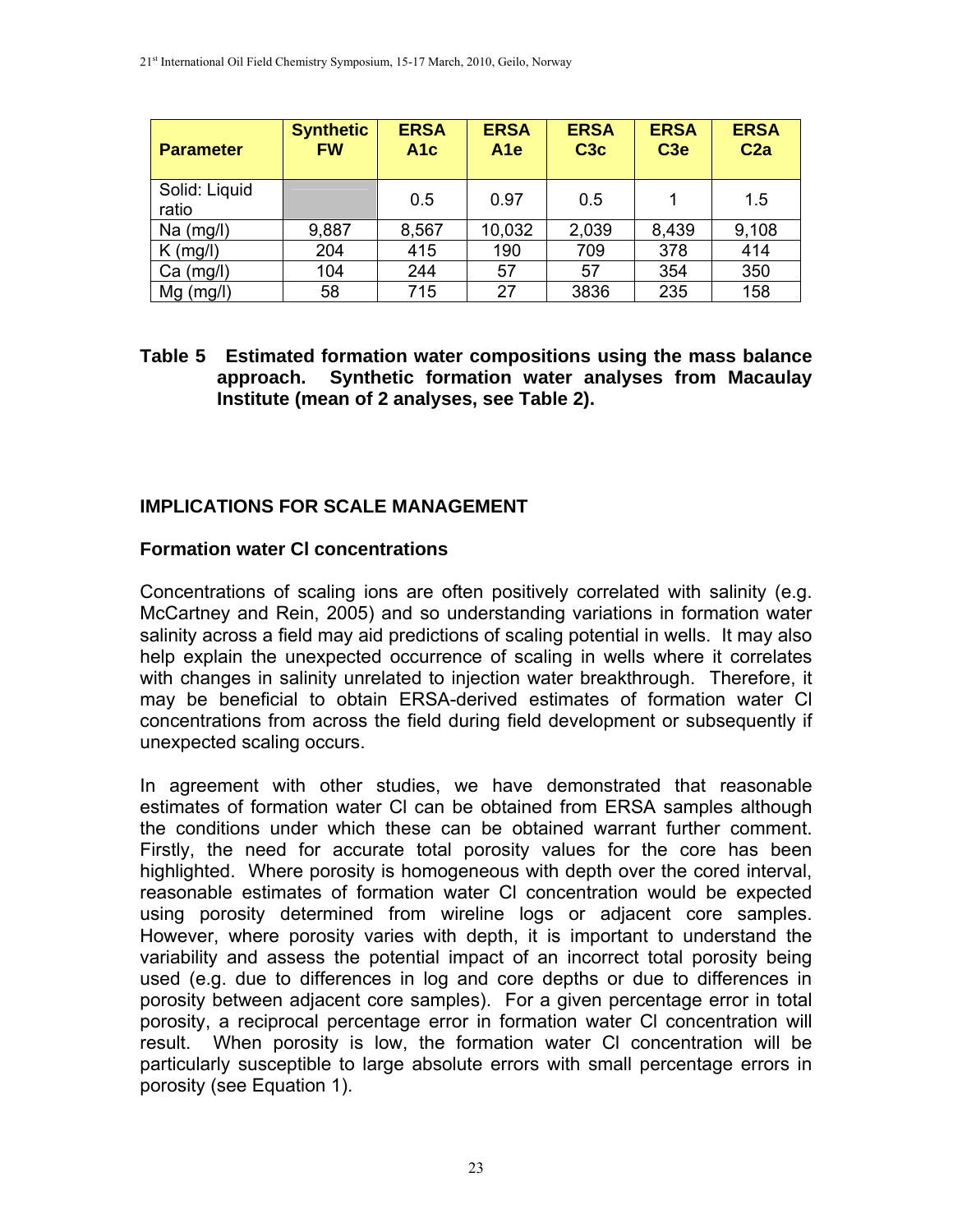In this study, water saturated core was used. However, undertaking ERSA on core from the transition zone or oil-leg is of interest because the formation water composition in these zones may differ from that in the underlying aquifer (e.g. (Coleman, 1993; Coleman, 1999) and obtaining samples of formation water from these zones may be difficult or impossible. Water saturation  $(S_w)$  is usually derived from adjacent core but again, it is important to understand variations in  $S_W$  where they occur to appreciate potential errors in the calculated formation water CI concentration. This is particularly so in the oil-leg where  $S_W$  is low because small percentage errors in  $S_W$  can lead to large, reciprocal absolute errors in Cl concentration. For high temperature and pressure reservoirs, when using core  $S_W$  measurements, a further consideration is any bias caused by the transfer of  $H_2O$  between the petroleum phase and residual water as a result of pressure and temperature changes during core retrieval (McCartney and Østvold, 2005).

Drainage of formation water from our core samples does not appear to have significantly affected estimated formation water Cl concentrations, although their permeabilities were low. It is possible that core samples with higher permeabilities may suffer greater drainage prior to ERSA being undertaken on them leading to underestimates of formation water Cl. To minimise the effects of drainage, use of preserved core is recommended. Where cores have not been preserved the possibility of drainage should be considered. If cores are left unpreserved without drainage occurring (e.g. low permeability cores) there is a possibility that the formation water may evaporate, leaving residual salts in the pores. Due to the high solubility of evaporative Cl-bearing salts, these should easily be dissolved given sufficient reaction time and agitation. Although variants of the ERSA methods used in this study have been proposed to give reasonable estimates of formation water Cl concentration from dry core (e.g. American Petroleum Institute, 1998; Woulé Ebongué et al., 2005) our use of wet core means that it has not been possible to independently confirm the reaction time and degree of agitation required to completely dissolve Cl salts. Where Cl has not been completely dissolved, the formation water Cl concentration will be underestimated.

Core retrieved from a well might have been contaminated by drilling mud filtrate invasion during coring, by water used for washing down the core, by lubricant during core plugging, or by rainwater if the core is left exposed. Various precautions can be adopted to minimise/identify such problems. For example, using oil-based mud with tracer, minimizing mud overbalance, obtaining large diameter core (e.g. >5 inches), using low invasion coring techniques, plugging with base oil lubricant, obtaining vertical core plugs from the central axis of the core, avoiding exposure of the core to rain, and minimizing washing of the core. Depending on the relative concentrations of Cl in the formation water and in the mud/water, the ERSA-derived Cl concentration of formation water may be underor overestimated.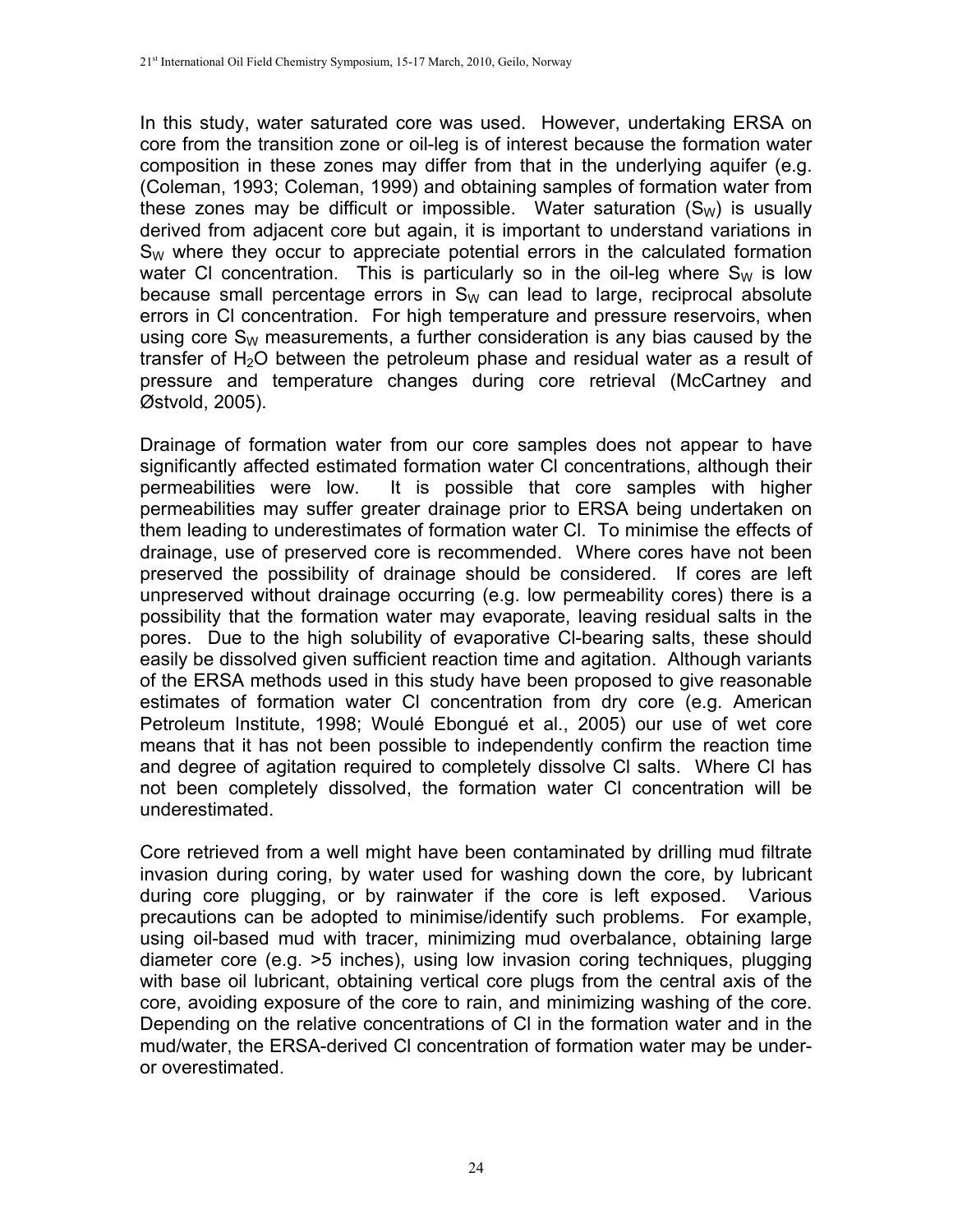Finally, we have shown that ERSA-derived Cl concentrations might be prone to local variations in core conditions or variations in some aspects of the ERSA procedure. It is therefore recommended that multiple ERSA analyses are undertaken on individual core samples to allow outlying data to be identified and experimental uncertainty to be determined.

# **Concentrations of scaling ions in formation water**

Although understanding salinity variations may be useful in some aspects of scale management, it is an understanding of the variability of formation water scaling ions (Ba, Ca, Sr, and  $SO_4$  assuming that alkalinity and pH can then be estimated via equilibrium with petroleum  $CO<sub>2</sub>$  and calcite) that is likely to be more widely useful. Like Cl, these ions are also subject to errors of the type discussed above, but in addition, they are prone to errors resulting from reactions occurring during the leaching step and as a result of retrieval of the core and drying of the core during storage.

Reactions may occur within the core during/after retrieval as a result of depressurisation and cooling of the formation water. Geochemical modelling might be used to investigate the reactions that could occur and how they may affect the ERSA-derived formation water compositions. Reactions can also occur as formation water evaporates resulting in changes to ion occupancy of the ion exchange sites and deposition of minerals that might not re-dissolve during leaching (e.g. BaSO4). This can be avoided by using preserved core for ERSA.

It is evident from our study that reactions during leaching are not avoidable and for low clay content samples, with moderate formation water salinity, corrections are required for their effects. Although Bradbury and Baeyens (1998) have shown that their method appears to be successful on high clay content samples, this is not the case on the low clay content samples used in this study. The critical factor for successful use of the method is that a significant Na excess from ion exchange reactions (i.e. mNa/mCl >1) is identified in the leachate. This is likely to occur where CEC is high, mNa/mCl in the formation water is close to but less than 1, the S:L ratio is low and the formation water Na concentration and salinity is not high.

Geochemical modelling was used to help quantify these variables. Assuming leachate is added to a rock containing 10-15% mixed-clay (kaolinite, illite, smectite), with S:L=0.1 (a lower practical limit given the formation water compositions used in these calculations), a Na excess would not be detected once the TDS exceeded  $\sim$ 70,000 mg/kg because the analytical uncertainty  $(2\sigma = \pm 4\%)$  on the leachate Na analyses would be too great. Significant increases in clay content and CEC raise this salinity but only by a few thousand mg/kg TDS. For this moderate clay content example, the minimum formation water mNa/mCl ratio required for excess Na to be identified in the leachate increases from 0.85 to 0.98 as the salinity rises from  $\sim$ 17,000 to  $\sim$ 48,000 mg/kg TDS and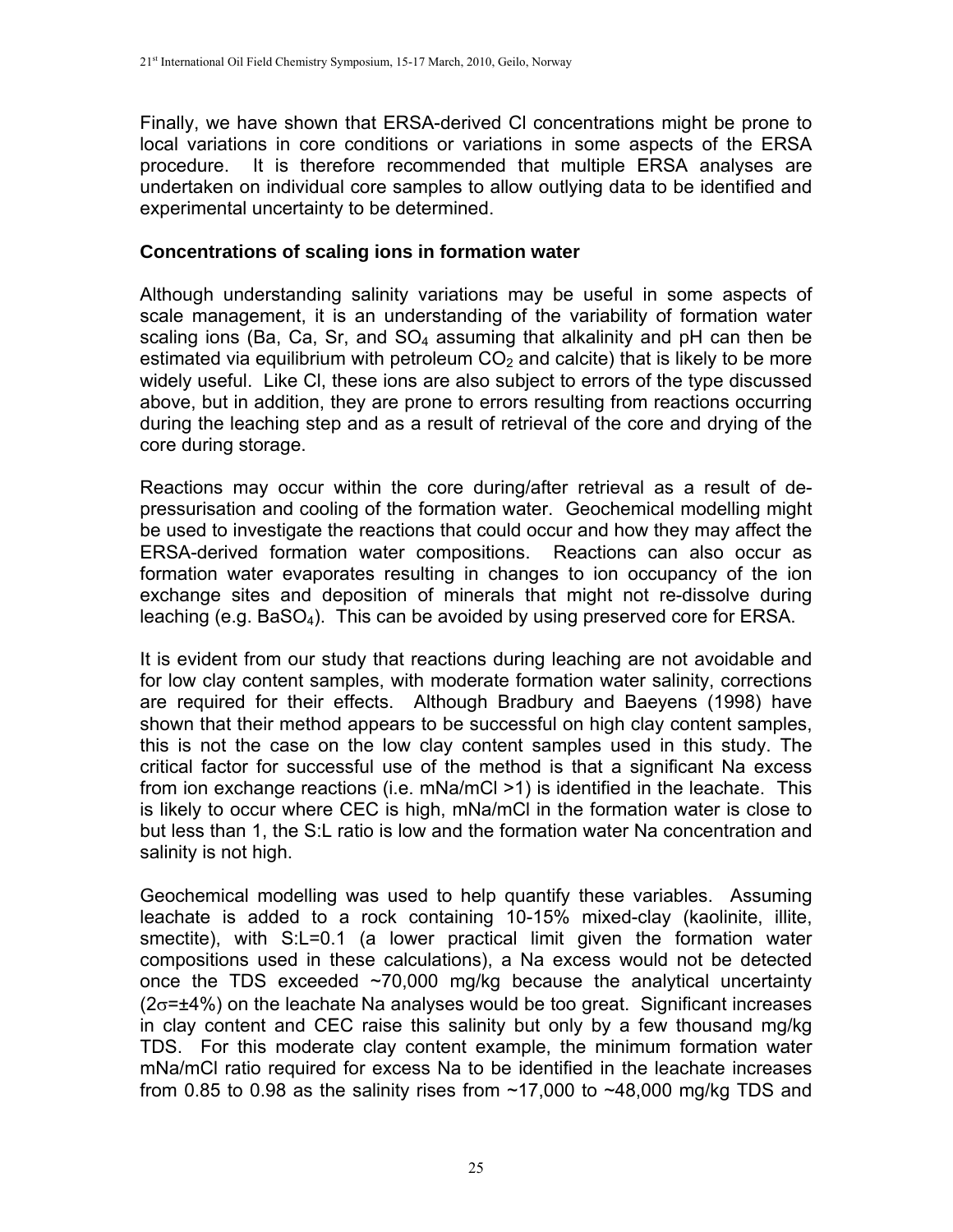from 0.98 to 1 between  $\sim$  48,000 and  $\sim$  70,000 mg/kg TDS. With higher clay content, the minimum formation water mNa/Cl ratio required is reduced and viceversa.

These preliminary calculations do not encompass all possible combinations of these variables, but they do suggest that this correction method might be successfully used on core samples containing moderate to high clay content (>10-15%) and low-moderate pore water salinity (<~50,000 mg/kg?). The higher the mNa/mCl ratio of the formation water, the better but some screening of formation water compositions would need to be undertaken to ensure that formation waters with mNa/mCl>1 are unlikely to occur in the area. Any molar Na excess over Cl in the formation water would be interpreted as an effect of ion exchange in the leachate and lead to over-correction for reaction effects.

Although the Bradbury and Baeyens method did not originally account for Ba, an upper limit for its concentration in the formation water can be estimated assuming equilibrium with  $BaSO<sub>4</sub>$  in the reservoir. However, it is important to avoid oxidation of core samples and use of  $BaSO<sub>4</sub>$  in the drilling mud if reliable formation water  $SO<sub>4</sub>$  concentrations are to be obtained. In formation containing SrSO4, formation water Sr might also be estimated assuming equilibrium with this mineral, but otherwise, methods for correcting for reaction effects on Sr are currently not available.

Evidently, where sands are clean, with no clay content, corrections for ion exchange reactions would not be required although where carbonates and more soluble sulphates are present, it may be that reaction times would need to be limited to minimise their dissolution. Also, as formation water salinity increases, the effects of reaction will decrease relative to the concentrations in the leachate. For example, Tables 6 and 7 show original formation water compositions for Gyda (McCartney et al., 2007) and another North Sea field (unpublished). Geochemical modelling was used to predict ERSA leachate compositions for each assuming S:L=1, only ion exchange reactions occur and the clay content is ~4% and 15% mixed clay ('low' and 'high' clay respectively). The formation water compositions have then been re-calculated using Equation 1. It can be seen that when salinities are high (e.g. for Gyda with 230,000 mg/kg TDS) and clay content is low, the calculated formation water compositions are good (i.e. within typical sampling/analytical uncertainty for water samples, other than for K). This may explain why, in some cases, ERSA-derived formation water compositions appear to be consistent with those obtained from water samples (e.g. McCartney et al., 2004; Webb and Kuhn, 2004). However, when clay contents are high at these salinities, or when the clay content is low to moderate with formation water salinity ~100,000 mg/kg (e.g. North Sea Field A), the errors in the estimated formation water compositions are again significant.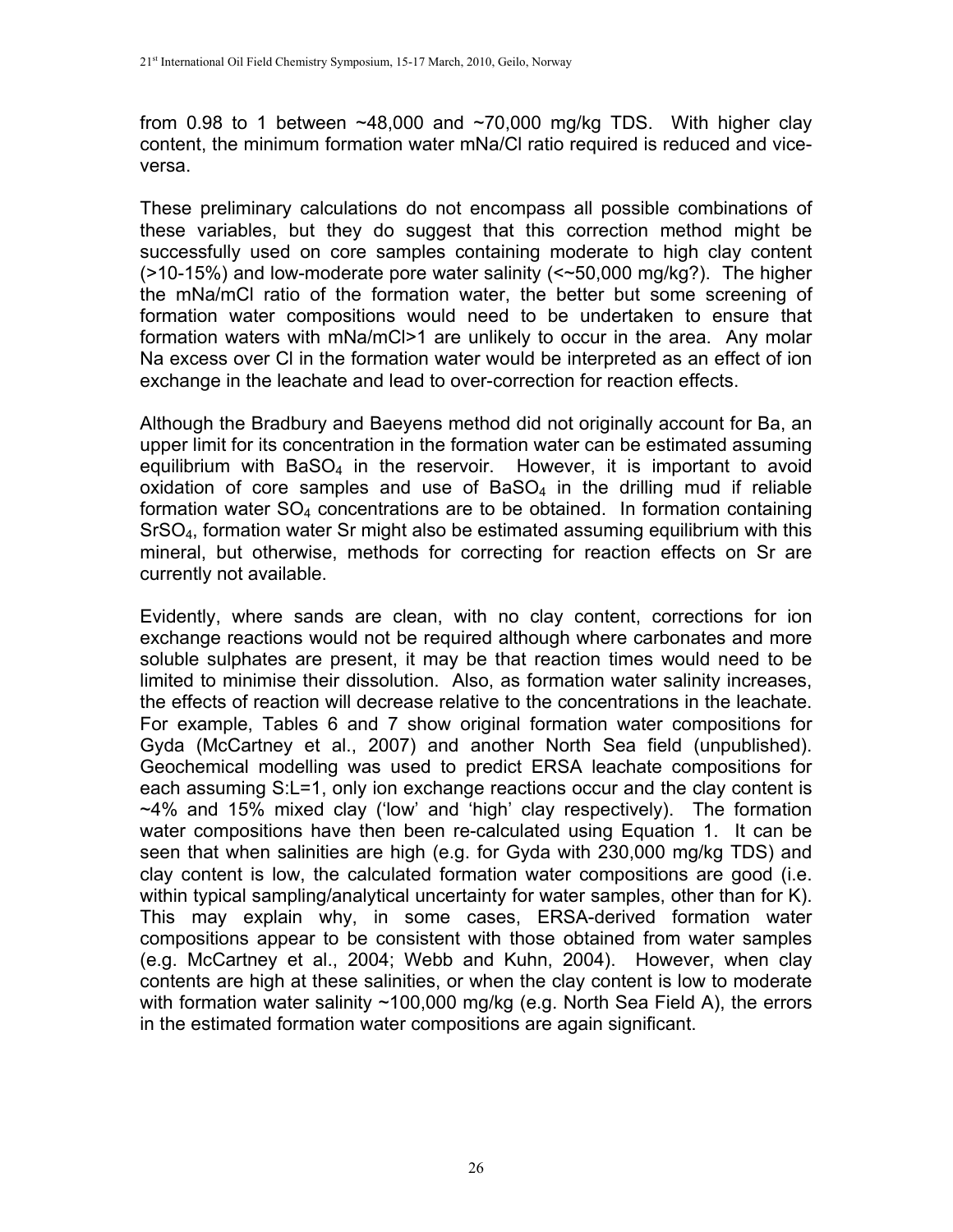|                   |                            | <b>Low Clay</b>                  |                     | <b>High Clay</b>                  |                        |
|-------------------|----------------------------|----------------------------------|---------------------|-----------------------------------|------------------------|
| <b>Constituen</b> | <b>Actual FW</b><br>(mg/l) | $Re-$<br>calculated<br>FW (mg/l) | <b>Error</b><br>(%) | <b>Re-calculated</b><br>FW (mg/l) | <b>Error</b><br>$(\%)$ |
| Na                | 47,570                     | 49,342                           | 4                   | 54,392                            | 14                     |
| K                 | 5,234                      | 5,959                            | 14                  | 7,382                             | 41                     |
| Ca                | 32,190                     | 30,485                           | -5                  | 25,903                            | $-20$                  |
| Mg                | 1,718                      | 1,616                            | -6                  | 1,354                             | $-21$                  |
| Ba                | 885                        | 829                              | -6                  | 686                               | $-22$                  |
| Sr                | 1,125                      | 1,055                            | -6                  | 879                               | $-22$                  |
| CI                | 141,400                    | 141,400                          | 0                   | 141,400                           | 0                      |
| SO <sub>4</sub>   | 4.37                       | 4.37                             |                     | 4.37                              | 0                      |

### **Table 6 Comparison of original and re-calculated formation water composition for the Gyda Field.**

| <b>Constituen</b> | <b>Actual FW</b><br>(mg/l) | <b>Low Clay</b>                   |                     | <b>High Clay</b>                  |           |  |
|-------------------|----------------------------|-----------------------------------|---------------------|-----------------------------------|-----------|--|
|                   |                            | <b>Re-calculated</b><br>FW (mg/l) | <b>Error</b><br>(%) | <b>Re-calculated</b><br>FW (mg/l) | Error (%) |  |
| Na                | 34,930                     | 36,579                            | 5                   | 38,087                            | 9         |  |
| K                 | 722                        | 816                               | 13                  | 815                               | 13        |  |
| Ca                | 2,947                      | 1,740                             | $-41$               | 671                               | $-77$     |  |
| Mg                | 336                        | 202                               | $-40$               | 82                                | $-75$     |  |
| Ba                | 166                        | 91                                | $-45$               | 35                                | $-79$     |  |
| Sr                | 190                        | 104                               | $-45$               | 41                                | $-78$     |  |
| CI                | 60,950                     | 60,950                            |                     | 60,950                            | 0         |  |
| SO <sub>4</sub>   | 4.7                        | 4.7                               |                     | 4.7                               |           |  |

### **Table 7 Comparison of original and re-calculated formation water composition for North Sea Field A.**

# **CONCLUSIONS**

- 1. ERSA-derived formation water compositions are potentially a very useful aid to scale management but there are uncertainties over the quality of these data.
- 2. This study has shown that core can be flooded to generate core samples of sufficiently good quality to allow the accuracy of ERSA technique to be assessed.
- 3. Application of ERSA to such core samples has shown that ERSA can provide reasonable estimates of formation water Cl concentrations in the water-leg where  $S_W$  and porosity data for core can be obtained. However, to obtain reliable results from field core samples, careful planning is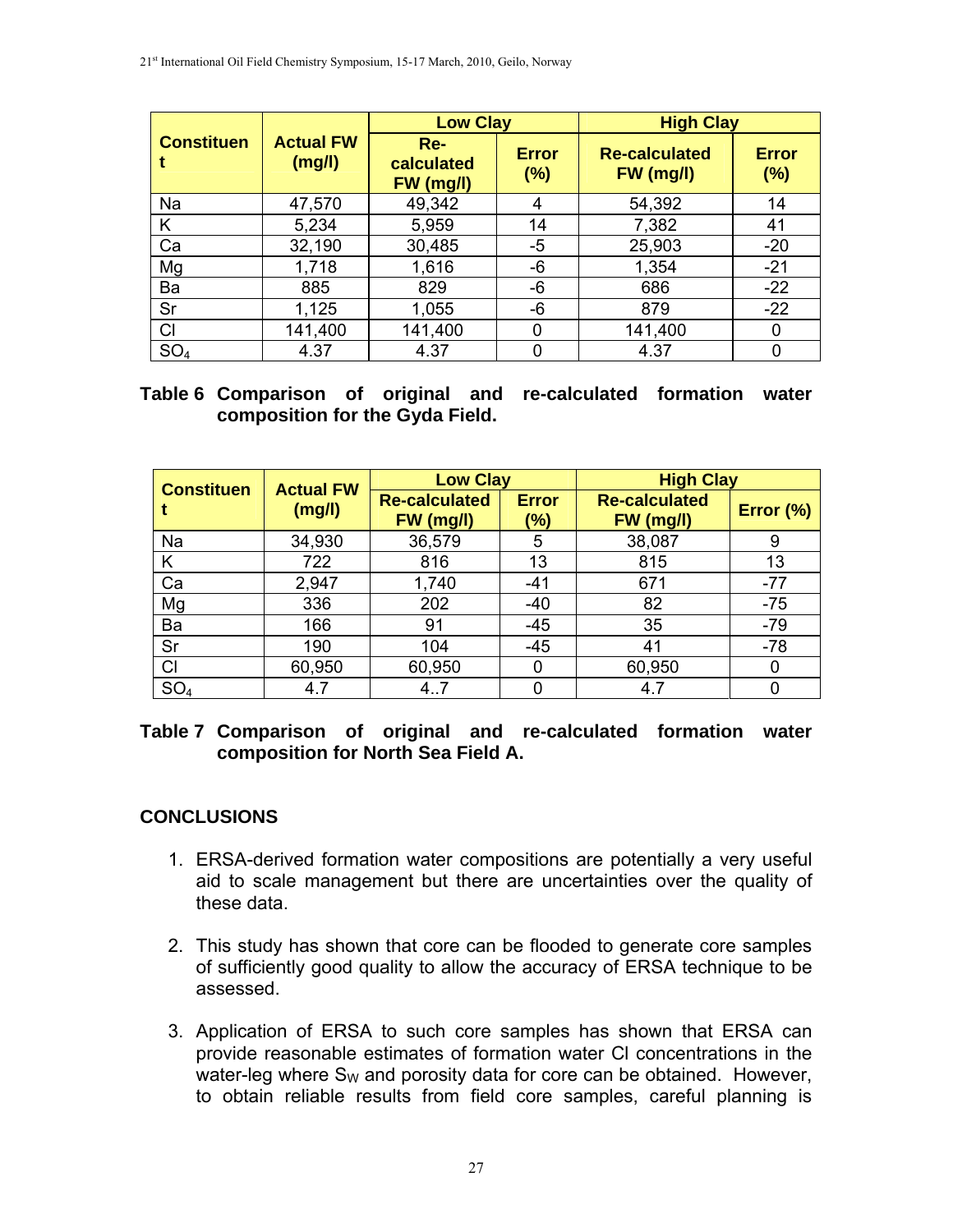required to ensure optimum coring, core plugging and core storage conditions.

- 4. With the core used in this study, estimates of formation water concentrations of other ions were prone to error, primarily as a result of ion exchange reactions occurring during the ERSA leaching step.
- 5. However, geochemical modelling suggests that reasonable estimates of formation water concentrations of these other ions might also be obtained from water-leg core where it is either clay-free or if the formation water salinity is high  $(>=200,000 \text{ mg/l} \text{ TDS})$  and the clay content is low  $(*\text{-}5\%)$ because reaction effects may not be significant. Validation of these conclusions could be achieved via additional laboratory experiments of the type reported in this paper.
- 6. Under all other conditions, correction for reaction effects is likely to be required. Published correction methods may be successful where the formation water salinity has mNa/mCl close to, but less than, 1, where clay contents are moderate to high (>10-15%) and salinity is low to moderate (<~50,000 mg/l). For other conditions, new correction methods need to be developed if ERSA-derived formation water compositions are to be more widely used.
- 7. Although ERSA can also be used to estimate formation water compositions from oil-leg core samples, these results may be particularly prone to uncertainty where small errors in  $S_W$  or porosity occur.
- 8. This study has shown that geochemical modelling is a useful tool for predicting, at least qualitatively, effects of reactions on ERSA-derived formation water compositions. It can therefore help with decisions to obtain ERSA data and also highlight uncertainties in data already obtained.

# **ACKNOWLEDGEMENTS**

We thank the management of BP, GeoScience Limited, Isotopic Ltd and Heriot-Watt University for permission to publish this paper. The ERSA and EID tests and associated water analyses were carried out by Macaulay Analytical, the analytical laboratory of the Macaulay Institute.

# **REFERENCES**

American Petroleum Institute. (1998). Recommended practices for core analysis. API Recommended Practice 40, Second Edition, pp. 234.

Appelo C. A. J. and Postma D. (1999). *Geochemistry, Groundwater and*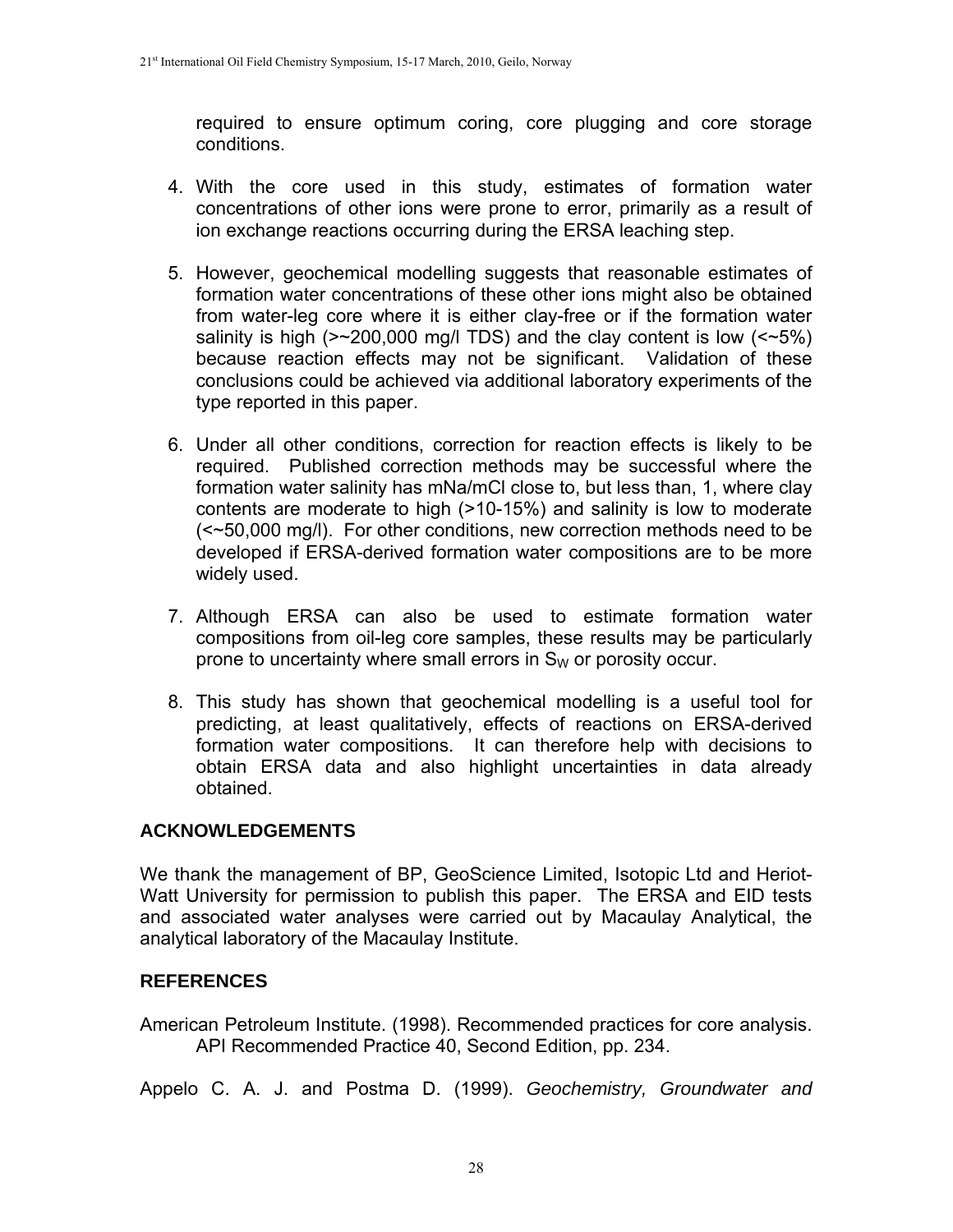#### *Pollution*. A. A. Balkema.

- Bradbury M. H. and Baeyens B. (1998). A physicochemical characterisation and geochemical modelling approach for determining porewater chemistries in argillaceous rocks. *Geochimica et Cosmochimica Acta*, **62**, 783-795.
- Chilingar G. V. and Rieke H. H. (1975). Chemistry of interstitial solutions in undercompacted (overpressured) versus well-compacted shales. In: *Proceedings of the International Clay Conference*, 673-678. Applied Publishing Ltd, Wilmette, Illinois, U.S.A.
- Coleman M. L. (1993). Heterogeneity of waters within one formation as a result of mixtures from two sources; and a new method for determining compositional variation, *1st International Symposium of Applied Isotope Geochemistry: Program and Abstracts*, Geiranger, Norway.
- Coleman M. L. (1999). Novel methods for determining compositions of oil-zone waters and relevance to scale prediction, *1st SPE Oilfield Scale Symposium*, 27-28 January, Aberdeen, Scotland.
- McCartney R. A. and Rein E. (2005). Formation waters of the Norwegian Continental Shelf, *16th International Symposium on Oilfield Chemistry*, 13- 16 March, Geilo, Norway.
- McCartney R. A. and Østvold T. (2005). Mass transfer of  $H_2O$  between petroleum and water: Implications for oilfield water sample quality. *Applied Geochemistry*, **20**, 1518-1532.
- McCartney R. A., Winefield P., Webb P., and Kuhn O. (2004). Spatial Variations in the Composition of Formation Waters from the Central North Sea implications for fluid flow in the deep high-pressure high-temperature hydrocarbon play. In: *Understanding Petroleum reservoirs: Towards an Integrated Reservoir Engineering and Geochemical Approach*, Vol. Special Publication 237 (ed. J. M. Cubitt, W. A. England, and S. Larter), 283-303. Geological Society of London.
- McCartney R. A., Melvin K., Wright R., and Sørhaug E. (2007). Seawater injection into reservoirs with ion exchange properties and high sulphate scaling tendencies: Modelling of reactions and implications for scale management, with specific application to the Gyda Field, *18th International Oilfield Chemistry Symposium*, 26-28 March, Geilo, Norway.
- McCoy D. D., Warner H. R., and Fisher T. E. (1994). Water salinity variations in the Ivishak and Sag River reservoirs, Prudhoe Bay field, paper SPE 28577, *SPE 69th Annual Technical Conference and Exhibition*, 25-28 September, New Orleans, U.S.A.